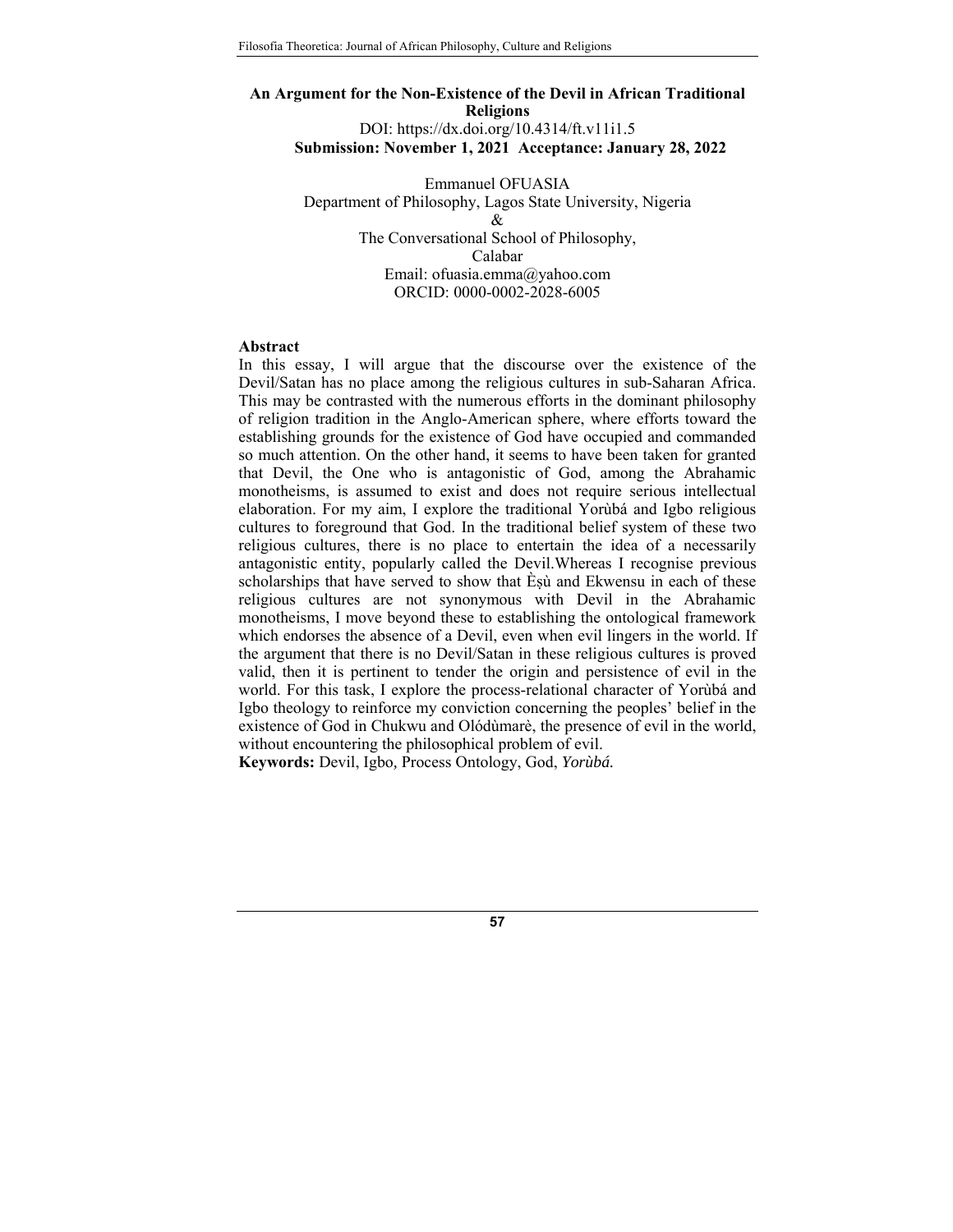### **Introduction**

Mainstream scholarship in the traditional Western discourse on religion has been engrossed, over the centuries, with arguments and counter-arguments over grounds upon which the existence of God may be admitted. As a perennial discourse that commenced in the medieval era, various arguments for and against the existence of God, have yet to receive conclusive grounds or finality. On the other hand, it has not been a matter of intellectual inquiry if Satan or Devil exists and whether it is pertinent to establish the existence of this other antagonistic entity in the light of the evil that persists in the world. When the traditional religious cultures in Africa encountered Christianity and Islam, the imposition of the understanding of the idea of God in these non-African religious cultures surfaced, thereby compromising and even frustrating the idea of God among traditional Africans (see P'BITEK 1973). There was the emphasis on the need to provide the name of God among Africans but whose qualities will bear the same with the Abrahamic monotheisms soon became replete, as Samuel Imbo (2004, 369-370) correctly notes:

If God has a name, then the task of the missionary is that of finding out what the equivalent name is in the African languages. *Mungu* in the Kiswahili, *Jok* in Acoli, *Allah* in Arabic, *Rubanga* also in Acoli must therefore be the local names of the Christian God. Okot notes that the missionaries did not carry out the lengthy and systematic studies in the African languages concerned to find out what true beliefs of the Africans where. They were simply looking for a local confirmation of their cherished preconceptions.

In an analogous fashion, there was no serious consideration over the existence of the Devil in African Traditional Religion (ATR, hereafter), but only the invitation of the use of seemingly malicious and trickster deities as the corresponding version of Satan in the Abrahamic monotheisms. For the traditional Igbo and Yorùbá religious cultures, Ekwensu and Èṣù, respectively are the deities that were erroneously passed as the Satan. The task of this research, then, is to show that much as the reality of evil in the world is not a matter of debate, ATR can reconcile the existence of God with evil in the absence or non-existence of God's antagonistic entity – Satan. Hence, the occupation of this research is to argue for the lack of Satan in ATR in a coherence manner that allows for the reality of evil as well as the existence of God to be admitted.

To be able to attain the foregoing aim, it is crucial to examine briefly the history and evolution of belief in the term, Devil among the Abrahamic monotheisms. This exploration is key as it can help to see that strictly speaking, there is no conclusive evidence that there is indeed an entity called Devil/Satan that can exist without human imagination. In other words, even in the mainstream non-African intellectual religious tradition, there is no conclusive evidence for the existence of the Devil. Establishing this thesis is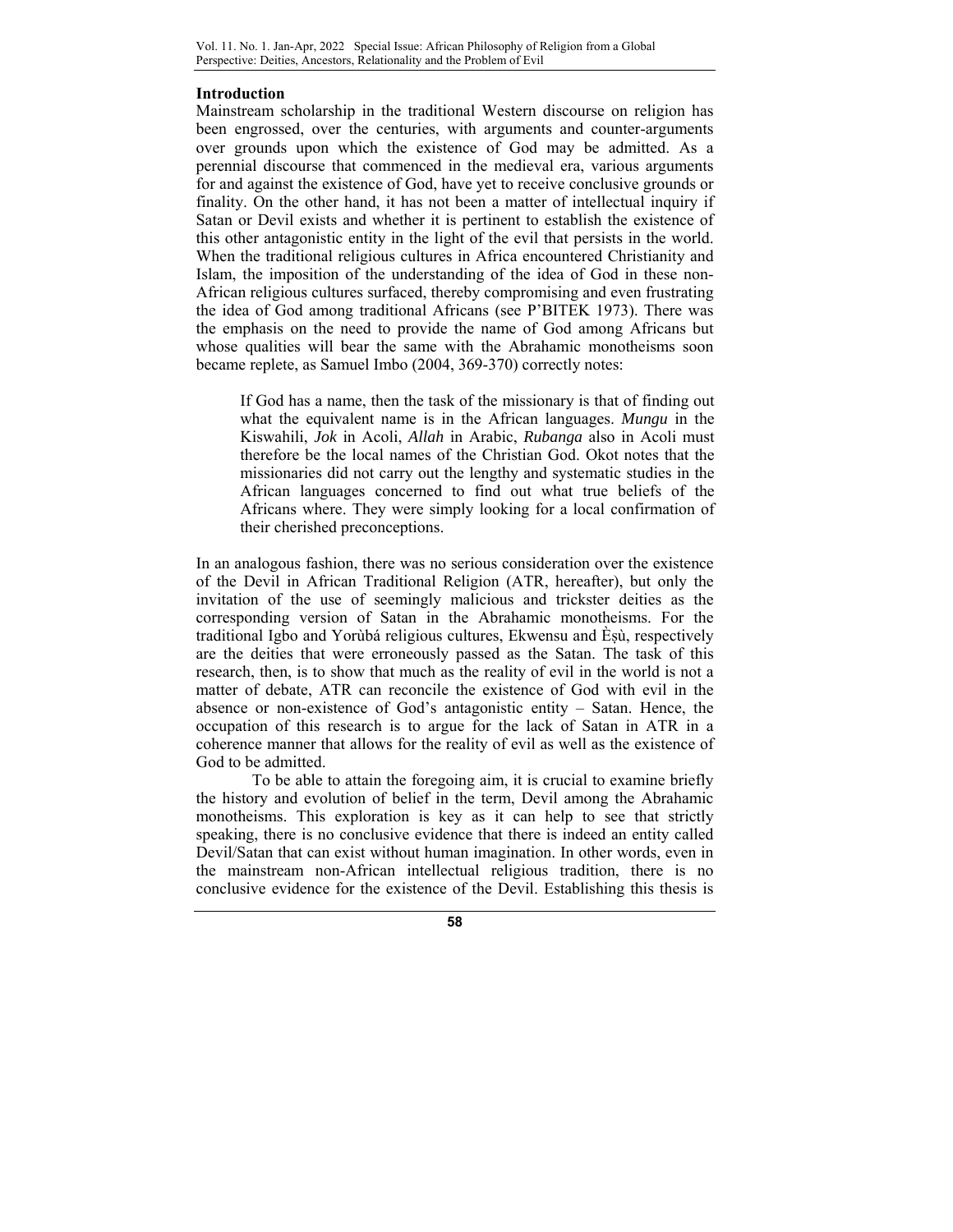the commerce of the next section, which is the first. In the second section, this research makes the effort to show that belief in the existence of the Devil has no place in ATR, by using the religious cultures of the Igbo and Yorùbá as a fulcrum. Whereas it must be stated that this study is not the first to divulge that Devil, among the Abrahamic monotheisms is not the same as Ekwensu and Èṣù, in Igbo and Yorùbá, respectively, it is important to emphasise that there has been almost no effort to provide the Afro-metaphysical foundation that makes the belief coherent. This is the objective of the third part of this research. The fourth part of this study is the conclusion.

### **Shifting Narratives and the Identity of the Devil in the Judeo-Christian and Islamic Traditions**

Before engaging the idea of the Devil in these two religious traditions, it is important to state that they share some similarities. They are products of the same region and both, along with Judaism, venerate Abraham as their fatherfigure. In spite of this apparent common grounds, the dualistic theologies of Christianity and Islam were shaped by the Southern Reformation, a consequent of the clash between Bishop Cyril and Bishop Nestor on the nature of God (OFUASIA 2015). Whereas the former represented the paganizing arm of the Church, the latter stood as its philosophic or scientific counterpart. Whereas the former is willing to admit Mary as God-bearer (i.e.*Theotokos*), the latter grants that Mary can only be Christ-bearer (i.e. *Christotko*). The consequence of this clash led to organised Islam under the Holy Prophet Mohammed, since Jesus, though considerd as a prophet of high standing in Islam is usually addressed as "Son of Mary." This is an aftermath of Mohammed's interaction with the Nestorians (OFUASIA 2015). In the words of William Draper, "Mohammed is brought in contact with the Nestorians and catholic faith. He adopted and extended their principles of hours of prayer and rosary chanting while rejecting the worship of the Virgin, the doctrine of the Trinity, and everything in opposition to the unity of God. He extinguished idolatry in Arabia, by force, and prepared to make war on the Roman Empire. His successors conquered Syria, Egypt, Asia Minor, North Africa, Spain, and invaded France" (DRAPER 1910, 39). This, however is not the focus of this present discourse. It can only serve as an interesting anecdote to some of the feuds that informed Islam's distinct theology, even when Jesus and Abraham are admitted as Chrstians do.

Since the admission that a creature that is created yet diametrically and necessarily opposed to the Creator is alien to ATR, then inquiry must take flight via the Abrahamic monotheisms, whose religious influence in the world commands a staggering profile. For the Abrahamic monotheist, the straightforward answer to the question: "Who is the Devil?" will be that the Devil is the "Commander-in-chief of the fallen angels" (CORTE 1958, 7). This is a consensus which the three Abrahamic religions: Judaism, Christianity and Islam admit completely as true. However, it must be said that over the years, due to the experiences of the harsh realities of life as well as the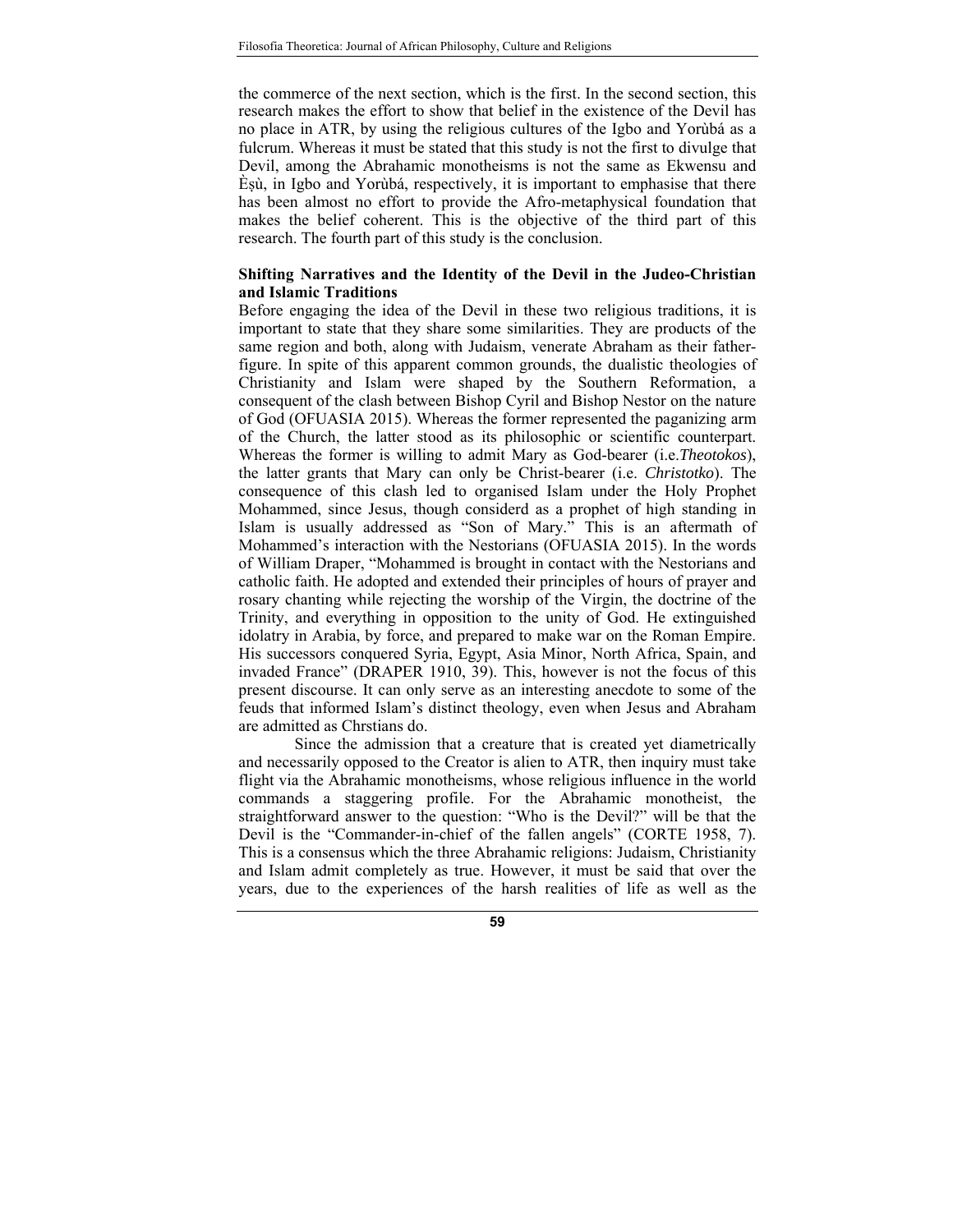undeniable place of evil and suffering in the world, the Devil soon became personified. Izak Spangenberg (2013, 213) shares this outlook when he writes that: "Believers consequently resort to belief in Satan (Belial/Lucifer/Devil) as a way of making sense of their world." It is also the case that "If one wishes to understand the origin of belief in Satan, one has to study the history of Israel's religion" (SPANGENBERG 2013, 213). On first showing, this would mean that the origin of the belief in the existence of the Devil commenced with the religion of the Israelites. A deeper exploration with the Russian scholar of religion, Sergei Tokarev (1988) underscores how the belief in two opposing forces is displayed between *Ahura Mazda* and *Angra Mainyu* in Persian Mazdaism. It is from Mazdaism, according to Tokarev (1988, 352) that Christians "adopted many other elements as well – the ancient burial cult with the attending belief in the afterlife of the soul; the shaman practice of exorcising evil spirits; magic healing methods; the ancient worship of genies relating to Nagualism and transformed in Christianity into guardian angels etc.; the survivals of ancient totemic rituals and notions (belief in Immaculate Conception, the mystery of communion)."

Much as the belief in the reality of the Devil as an adversary or opponent to a good God as held among the Abrahamic monotheisms, has its root in Persia *Mazdaism*, it is to the credit of Christianity that the Devil became personified in several measures and historical circumstance. This is the case since Christians identify themselves with the one true God and Jesus while they made those oppose to the Gospel to be in communion with and under the Devil's influence (PAGELS 1995). Before engaging how the idea of the Devil became replete in Christian doctrine, it will be helpful to relay how the idea has developed in Judaism too. On this note, it is important to expatiate that at first the idea of a creature who is an adversary to a good God was foreign to the Jews.

It has been suggested that the Jews encountered this outlook in "Mazdaism when they were ruled by the Persian Kings (sixth-fourth centuries B.C.). Probably this influence explains the concept of the evil spirit – Satan, God's antagonist. At first this ideas was alien to the Jews, and it is nearly absent from the Bible" (TOKAREV 1988, 237). It is from the interaction between the Jews and the Persians that several popular doctrines that dovetailed into Christianity emerged. Central to the doctrines which Christianity adopted through the Persian-Judaic interaction are:

The Judean idea of the Messiah-Saviour that had been transformed into a spiritual saviour and merged with the images of agricultural dying and resurrecting gods; the Gnostic teaching of the opposition between spirit and matter and the divine medium between them – Logos; the Mazdaist notion of the evil spirit, the Devil; the ancient worship of the goddess mother (the Mother of God). (TOKAREV 1988, 352)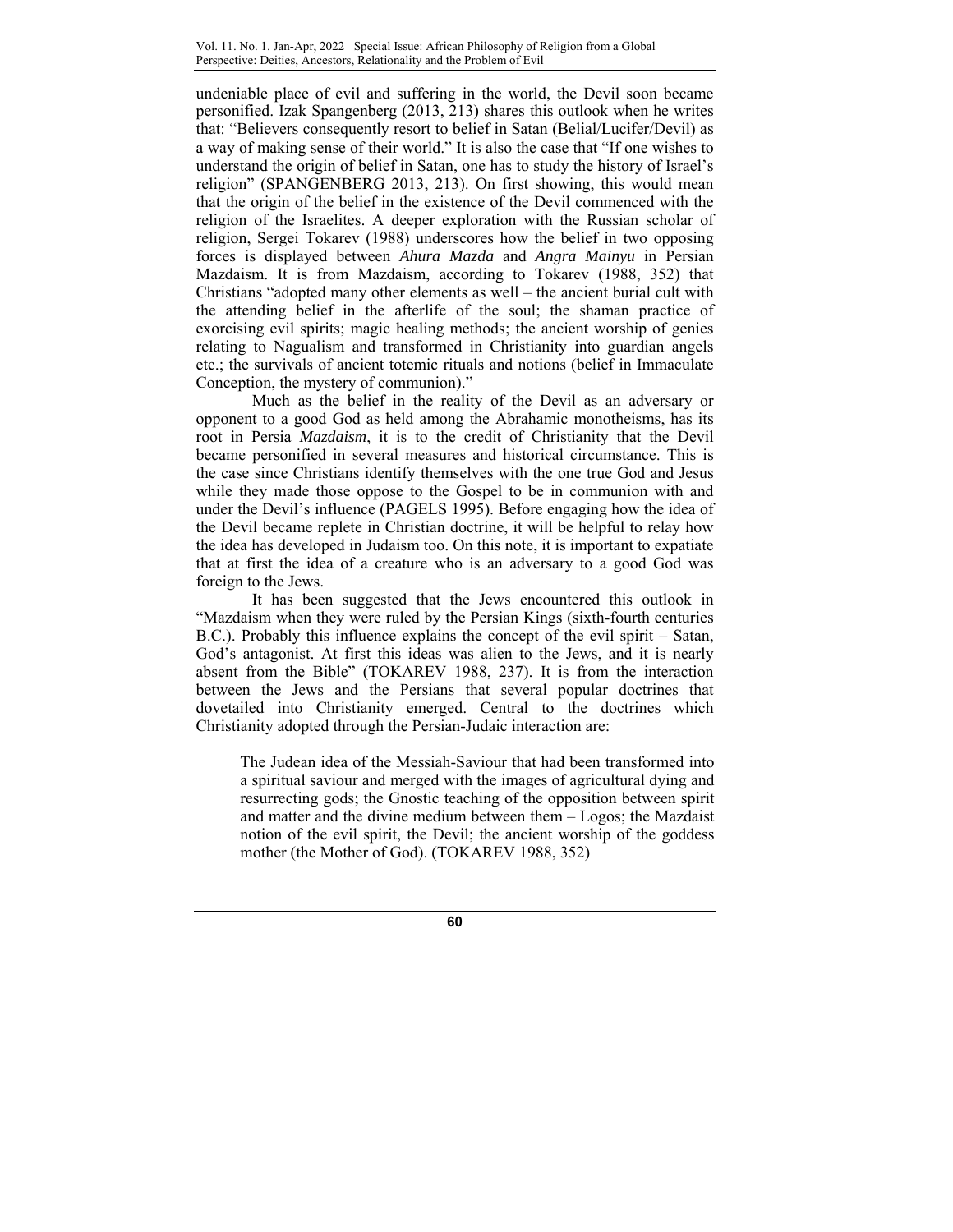The first terrestrial appearance of the Devil in the Judeo-Christian revelations is represented as a serpent who deceived the first humans to initiate the fall from grace. This story may actually be metaphorical, since there are *only* three books of the Old Testament where the word Satan/Devil refers essentially to a celestial being.1 In the events recorded in these three books of the Old Testament, not a single one passes Satan/Devil as *Yahweh*'s adversary, but a member of what Izak Spangenberg (2013, 216) calls "the heavenly court." What this means is that originally, Satan was not conceived as an opponent to *Yahweh*. The First Temple period (950-586 B.C.E); the Babylonian Exile (586-539 B.C.E) disclose an idea of Satan that is not necessarily opposed to Yahweh. However, from the Second Temple period (539-70 C.E), which commenced with the Persian period (539-333 B.C.E.), the evolution of Judaism into a deeply monotheistic religion with Devil as an entity that is opposed to God became clearer (see SPANGENBERG 2013). It was after this era that three fundamental stories concerning the Devil may be detected in the Judeo-Christian (RILEY 1999).

In the first rendition, the sons of God were said to have had illicit sexual affairs with the daughters of men leading to the presence of giants (RILEY 1999). These giants are said to have been drowned during the Great Flood while "their disembodied souls eventually became demons.<sup>2</sup> The leader of the demons, whose name is Asazel, was none other than the Devil…He was also called Baalzebub, the prince of the demons, and had once been the prime angel in heaven" (SPANGENBERG 2013, 222). The implication of this tale is before the flood, the idea of Devil was unheard of.

The second account of the Devil reflects in the story of the creation of Adam by God (see RILEY 1999). Upon commanding the angels to pay homage to Adam, "one angel rebelled and refused to do so. He motivated his act by arguing that he had existed long before Adam, who should rather pay homage to him. Other angels joined in the rebellion and the rebellious angels under the command of the Devil were then expelled from heaven" (SPANGENBERG 2013, 223). This narrative is also recorded in the Islamic tradition where the Devil is personified as *Iblis* who refused to bow to Adam.3 According to Charles Mathewes (2021), "Some Islamic thinkers call Iblis an angel, some call Iblis a genie; Iblis is the one who becomes *ash-Shaitan,* the primordial rebel against God." The consequence of the refusal to bow to Adam is banishment into the terrestrial world and this is what accounts for the origin of evil in the world, according to Islamic theology. As Mathewes (2021) explains, "In the Islamic tradition, Satan himself is only ambiguously a personal agent. Sometimes Iblis appears as an agent, a person, with desires and designs on humanity…"

<u>.</u>

<sup>&</sup>lt;sup>1</sup>See Zechariah 3: 1-2; Job 1: 6-12; 2: 1-7; 1<sup>st</sup> Chronicles 21: 1

<sup>&</sup>lt;sup>2</sup>See Genesis 6: 6-6; Jude 6; 2<sup>nd</sup> Peter2: 4. The Apocryphal book, 1<sup>st</sup> Enoch 6-16 also documents this event.

<sup>&</sup>lt;sup>3</sup>In Al-Qur'an 7:12, Satan is quoted to have justified to Allah his refusal to bow Adam thus: "I am better than he: Thou hast created me of fire, while him Thou didst create from clay."

**<sup>61</sup>**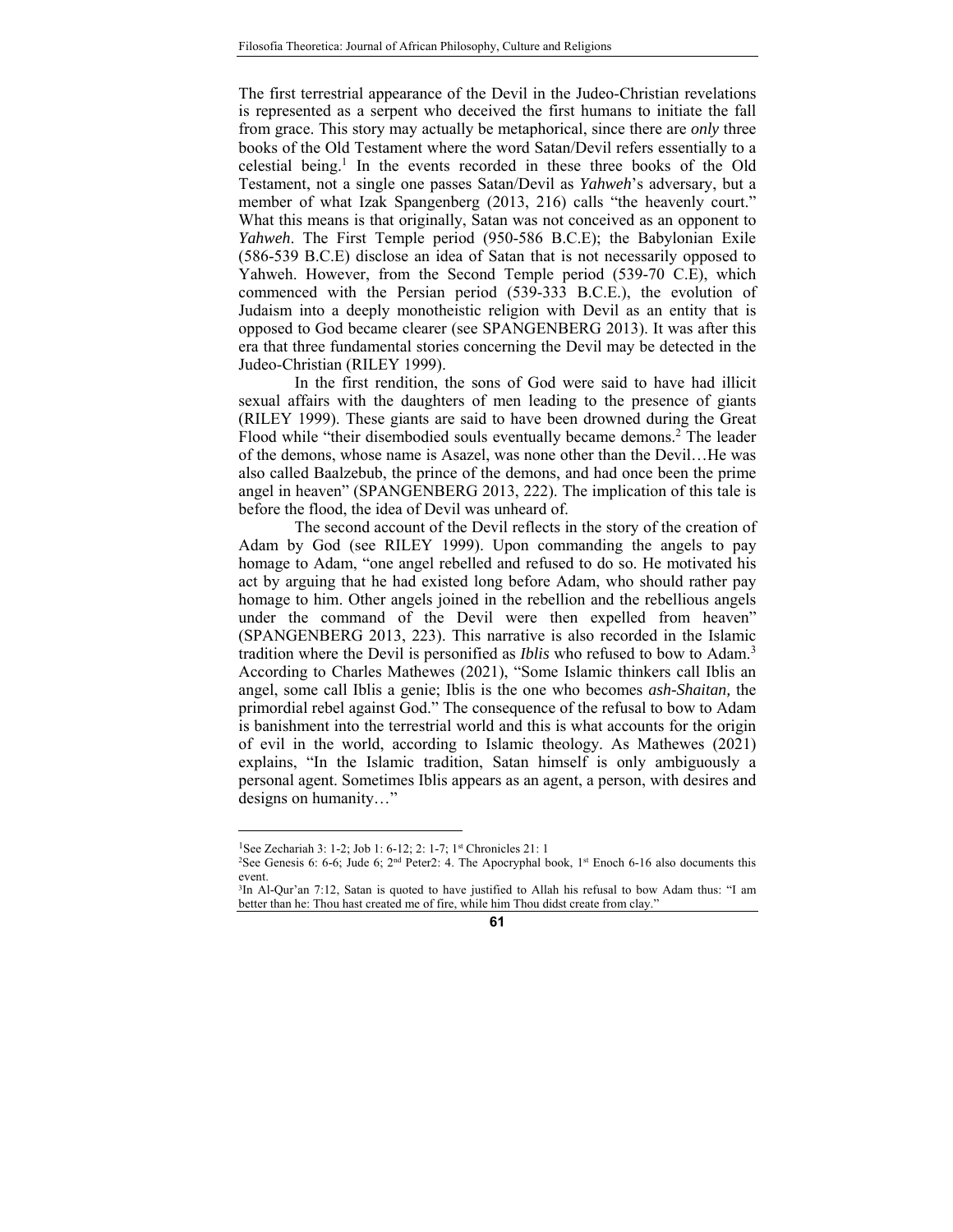Sufi Islam however, has put up a spirited defence of Satan's refusal to bow. The refusal of the Devil to bow to Adam is an act that upholds the Islamic position that the only person worthy of being bowed to is Allah. This reasoning is linked to the conviction that Allah would not want the angels to worship anything other than Allah, especially something younger and even inferior (HOYT 2008). This is the position of the renowned Islamic Sufi scholar Al-Ghazali when he reflects: "Encountering Eblis on the slopes of Sinai, Moses hailed him and asked, "O Eblis, why did you not prostrate before Adam? Eblis replied, "Heaven forbid that anyone worshipped anything but the One…This command was a test" (see HOYT 2008). What this means is that for the Devil, the entire affair was a test and this is why Sufi adherents such as Abdul Karim Jili maintain that "after the Day of Judgement, Satan will be back to the service of God as one of his cherished angels. Besides the personified notion of Satan, Islam views Satan as temptations in the mind described as whisperings and desire to do evil. *Iblis* is accordingly also a cosmic force, leading humans (and jinn) astray from good" (see NDUBISI 2019, 27).

There is no doubt that this second account of the Devil, as portrayed in the Judeo-Christian and Islamic traditions may have registered prior to the Genesis account of creation. However, it is interesting that whereas the Bible only talks about Moses going up Sinai to receive the Ten Commandments,<sup>4</sup> there was no mention of Moses encountering any creature on the way up and down Mount Sinai. This means that an expression of the nature of Satan can get better through a patient exploration of the revelations of the Abrahamic monotheisms. Empirically speaking, one may however argue that no human was there to have witnessed the rancour that led to Satan's banishment and the anthropocentric narratives continue to make one wonder if the Devil is real or metaphorical. In one sphere, the Devil is tangible as one of God's rebelled creatures that presently leads human astray in the actual world. On the other hand, the Devil is passed as an intangible whispering in the minds of humans that lures them into evil thoughts and actions. If the latter position is held strongly, then only moral but not natural evil can be accounted for. Clearly, an incomplete picture of the nature of evil enters the discursive fray. More so, the ground upon which the masculine pronoun is used to refer to the Devil is also circumspect and in the end compromises any fair and reliable efforts at understanding the true nature of the Devil.

The third account which Riley (1999) discusses is taken from actions in the books of Isaiah 14: 4-20 and Ezekiel 28: 11-19. Whereas these "chapters concern the King of Babylon and King of Tyrus respectively…the prophecies served as base texts for a story about the origin of the Devil" (SPANGENBERG 2013, 223-224). In this instance, it is said that one of the

 $\overline{a}$ 

<sup>4</sup>Even the Ten Commandments are not novel as the Bible would want it portrayed since the tablet that bears them presents great semblances with the Hammurabi Law Code, which had been in circulation hitherto.

**<sup>62</sup>**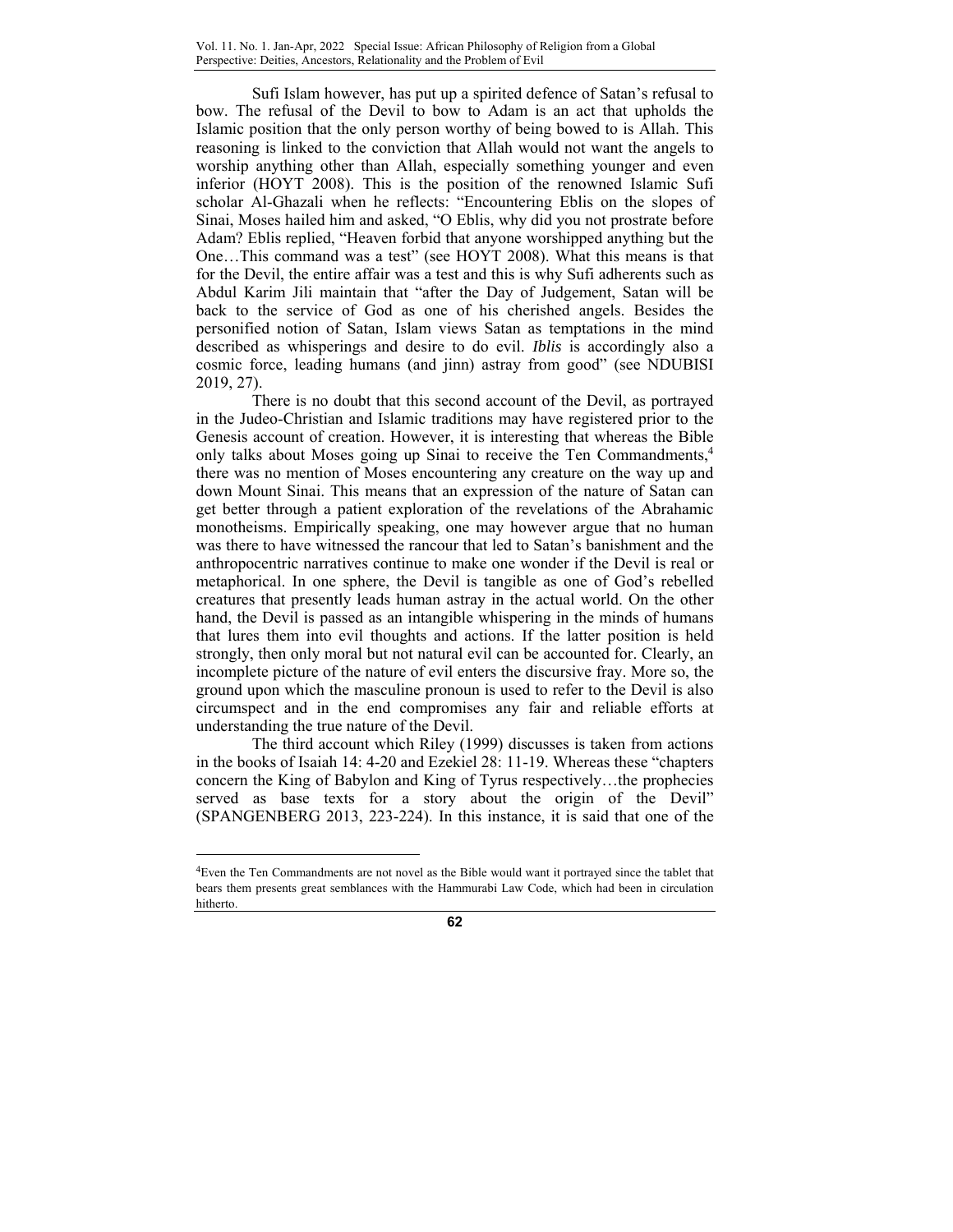archangels desired equal worship and adoration with God. This archangel, along with those who supported him where exited from the celestial realm. According to Greg Riley (1999, 246), this archangel "later on received the name Lucifer, the Latin translation of the Hebrew word for "morning star" used in Isaiah 14: 12." This narrative is closely related to the account of *Surah* 7 in *Al-Qur'an,* concerning the refusal to bow. In this narrative, it seems Satan impliedly commands equal recognition with God, whereas this is not how Sufi Islam comprehends this celestial rancour.

From the exploration on the three narratives of the belief in the Devil in Islamic and Jewish beliefs, it is arguable that existence of the Devil has yet to be empirically established as a physical entity that goes about trying human faithfulness to God. As Elaine Pagels (1995, 39) observes, the Hebrew term Satan connotes an "adversarial role. It does not describe a particular character." It was when Christianity attained widespread control and recognition that the evolution of the Devil took another shift into full real-life personifications. The New Testament seems to have another version of the Devil/Satan which is in stark contrast with what obtains in the Old Testament.

The Gospels seem to dictate that Jesus was on the side of the good and all other entities that are opposed to his ministry symbolise the Devil. Specifically, the anti-Jewish Book of Mathew, discloses how Judaism and Christianity started to part ways. Since the Jews were resistant to the message of Christ, their plot to killing their own Messiah signifies how misguided they were as they were playing the role of the Devil. As Pagels (1995, 65) puts it: "If Jesus is the Son of God, then, it implies that his opponents, the Jews are the agents of "Satan."" The Gospel of John portrays the Devil working in the form of Judas, Jewish authorities, and the Jewish people in general. In the long run, Christians possessed the knowledge that all factions waging war against them were agents or instruments of the Devil. In the case of Justin Martyr, one of the first Romans to accept the Christian faith, Pagels (1995, 120) relates: "[For Justin], Every god and spirit he had ever known including Apollo, Aphrodite, and Zeus, whom he had worshipped, he now perceived as allies of Satan…" It is in a related fashion that colonial and post-colonial Africans have almost forsaken their traditional religious cultures to embrace Christ, thereby rendering indigenous deities as agents or manifestations of the Satan/Devil. The overall aim thus far, has been to foreground that grounds for the belief of Devil in the Abrahamic traditions are amorphous or nebulous. In this next part of this research, the errors generated by attempts of introducing Satan into Africa will be given serious assessment, using traditional *Igbo* and *Yorùbá*  theologies as paradigm.

# **The Idea of the Devil in Traditional Igbo and Yorùbá Religious Traditions**

With colonisation, civilisation and Christianisation of the Africans became tools to making the African truly human. The influence of not only Euro-Christian aptitudes but Arab-Islamic beliefs concerning the Devil cannot be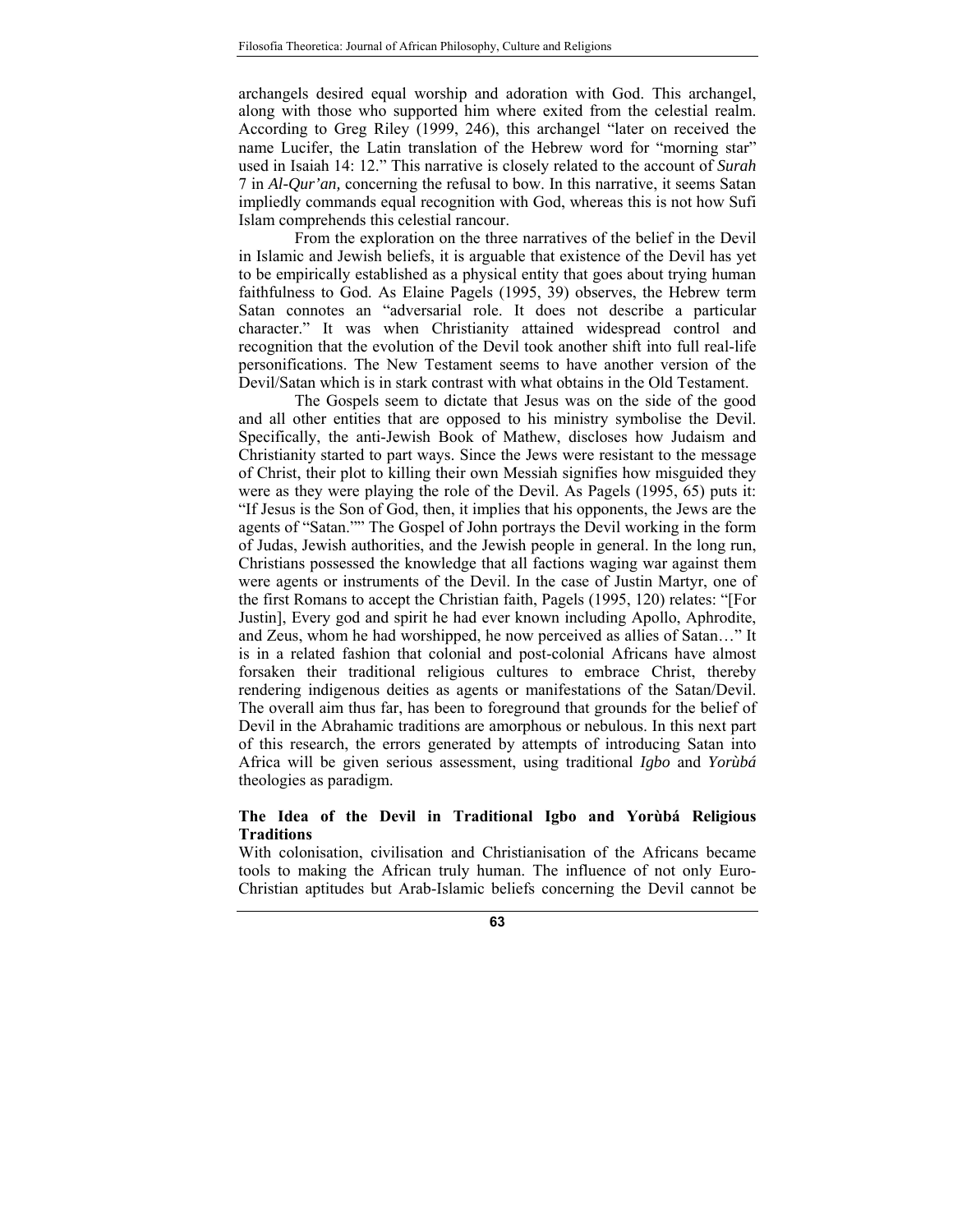easily brushed aside in contemporary African living. Western ethnographic scholars and missionaries, alongside foremost African theologians, in a bid to make sense of ATR, started seeking the equivalents of Abrahamic concepts in ATR. One of the numerous consequences of this move is the 'creation' or imposition of the Devil into traditional African theology.

 Among the Igbo, Ekwensu, a deity is construed as the Igbo equivalent of the Biblical and Quranic Satan. For the Yorùbá, Èṣù was erroneously used as well. In the Igbo and Yorùbá versions of the Bible, these two entities were drafted in and used to depict Satan/Devil. What do the terms: Ekwensu and Èṣù illustrate that endears them as the direct equivalents of the Satan/Devil, among the Igbo and Yorùbá? A brief articulation of the natures of these divinities is important to establish how they fit into the idea of a Devil that is necessarily opposed to God and also responsible for the evil experienced in the actual world.

Ekwensu, among the Igbos, is the "god of warriors" (see ISICHEI 1969). As one of the arrays of deities that were worshipped among the Igbos, Ekwensu is "in fact the spirit of violence and patron of warriors and not the Christian Devil" (KANU 2013, 548). Ekwensu is also perceived as a trickster deity and has the capacity to create confusions if not properly propitiated (EZEH 2012). As a blood-thirsty deity, Ekwensu is associated with wars and violence and in spite of these qualities, Ekwensu is not shy of worshippers, as correctly noted by Anthony Kanu (2013, 548) that "among the Igbos of Asaba, there was a festival called Ekwensu festival, and it constituted their major annual feast, during which they displayed their military prowess." It is therefore questionable how this "god of warriors," who also possesses the capacity to be benevolent, became associated with the nebulous character of Satan/Devil as indicated in the Bible and Al-Quran. This cannot be divorced from the Hellenisation project of ATR, which the Ugandan scholar, Okot p'Bitek (1972) had accused African and non-African theologians of. This Hellenisation project eventually led to the imposition of categories and mistranslation (NDUBISI 2019, 27-28). It is from these two approaches that Ekwensu among the Igbo has been mistranslated as the Devil of the Bible and Al-Qur'an. The attributes of the Devil in these Abrahamic revelations has also been imposed upon Ekwensu thereby rendering the deity away from its original conception. This is evident in the doctrine of Pentecostalism in Igbo society. For instance, Jude Aguwa (1987, 40) appends that: "Ekwensu (the devil) is the most wicked spirit and he does extensive harm even without provocation. He is eternal enemy of Chukwu (God). He and his group are able to manipulate man's will and emotions and induce him to do evil. Ekwensu is considered so dangerous to handle, so uncompromising and so unappeasing that shrines for him do not exist." Clearly, Aguwa's rendition of the nature and belief of Ekwensu among the Igbo is both untrue and misleading. The outlook that Ekwensu has a group and is antagonist to Chukwu is a clear imposition of the nature of the Devil in the Abrahamic monotheisms over Igbo ontology and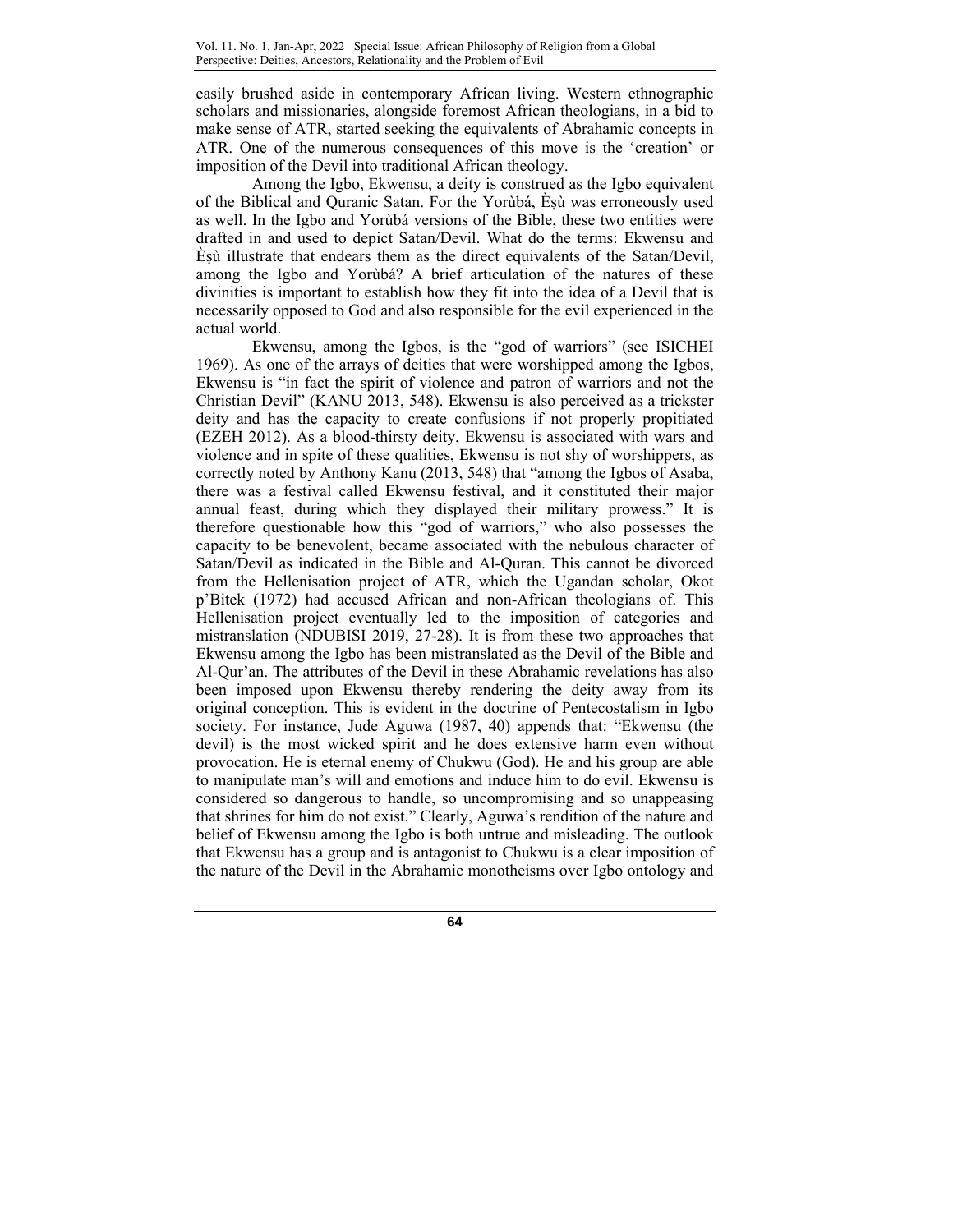theology. As a way of correcting this misleading rendition, John Anenechukwu Umeh (1999, 196-197), ripostes:

Ekwensu is also confirmed to be one of the benevolent lunar deities. The Igbo Afa terminology Ora Obala/Oha Obala literally means child of the sun, which means the moon, the Eagle, and Ekwensu,…It is indeed a ridiculous absurdity for any Igbo person to talk of Ekwensu as a devil or an evil spirit as the Eagle and the moon and the child of light have never been associated with evils or evil ones but have always been associated with achievement, good victory, success and beautiful ones.

In a matter of dispute of this nature, the best way of making sense of this belief is to explore the ritual archives of the traditional Igbo as Umeh (1999) does. This discloses the proper belief of the Igbo as it was originally held before colonial and Western civilisation. In spite of the establishment that Ekwensu is not the direct equivalent of Satan, it needs to be said that it is an ontological entity that is usually associated with natural but not moral evil:

The traditional Igbo do not think of Ekwensu as the force that stands in opposition to other supernatural beings. Certainly, evil deeds, especially unexpected and unintentional ones are attributed to his influence. But moral evil is not attributed to him. His malevolence is attributed to bring misfortune. Ekwensu has no nkwu (statue) and is in some areas invoked and extolled during warfares and within three days set apart among the western Igbo as festivals of Ekwensu (Igba oso Ekwensu) (OGUEJIOFOR 1984, 85).

Since Ekwensu commands worship among some Igbos, it is therefore clear that the rendition of Aguwa (1987) is unreliable and nothing other than the imposition of Abrahamic conceptions of the Devil over Igbo ontology, leading to misrepresentation and distortion. Same may be said of Èṣù, among the Yorùbá, who will now be the focus of inquiry.

Like Igbo ontology, Èṣù is one of the deities in Yorùbá ontology that has suffered the misfortune of being passed as a direct equivalent of the Devil as espoused in the Bible and Al-Qur'an.

The word  $\hat{E}$ sù is a combination of a prefix  $\hat{E}'$  (i.e. you) and a verb 'ṣù' (i.e. to harmonize or bring together). Hence, Èṣù may be seen as "one who brings people or issues together for harmonious existence" (ADEKOLA 2013, 58). Èṣù is arguably, one of the most misrepresented of the òrìṣàs (divinities) in Yorùbá ontology. He is known by different names to different people (AKANDE & OFUASIA 2021, 102). This is why it has been documented that "The Yoruba call him Èṣù, Ẹlẹgbára, Lanroye and Ẹlẹgbà, but he has many names from different homes. To the Fon he is Legba; in African America, he is Papa Joe; in the Caribbean he is Papa Labas and Loa Legba; in Brazil he is Exu. He is the God of duality, multiplicity, duplicity, confusion and evolution.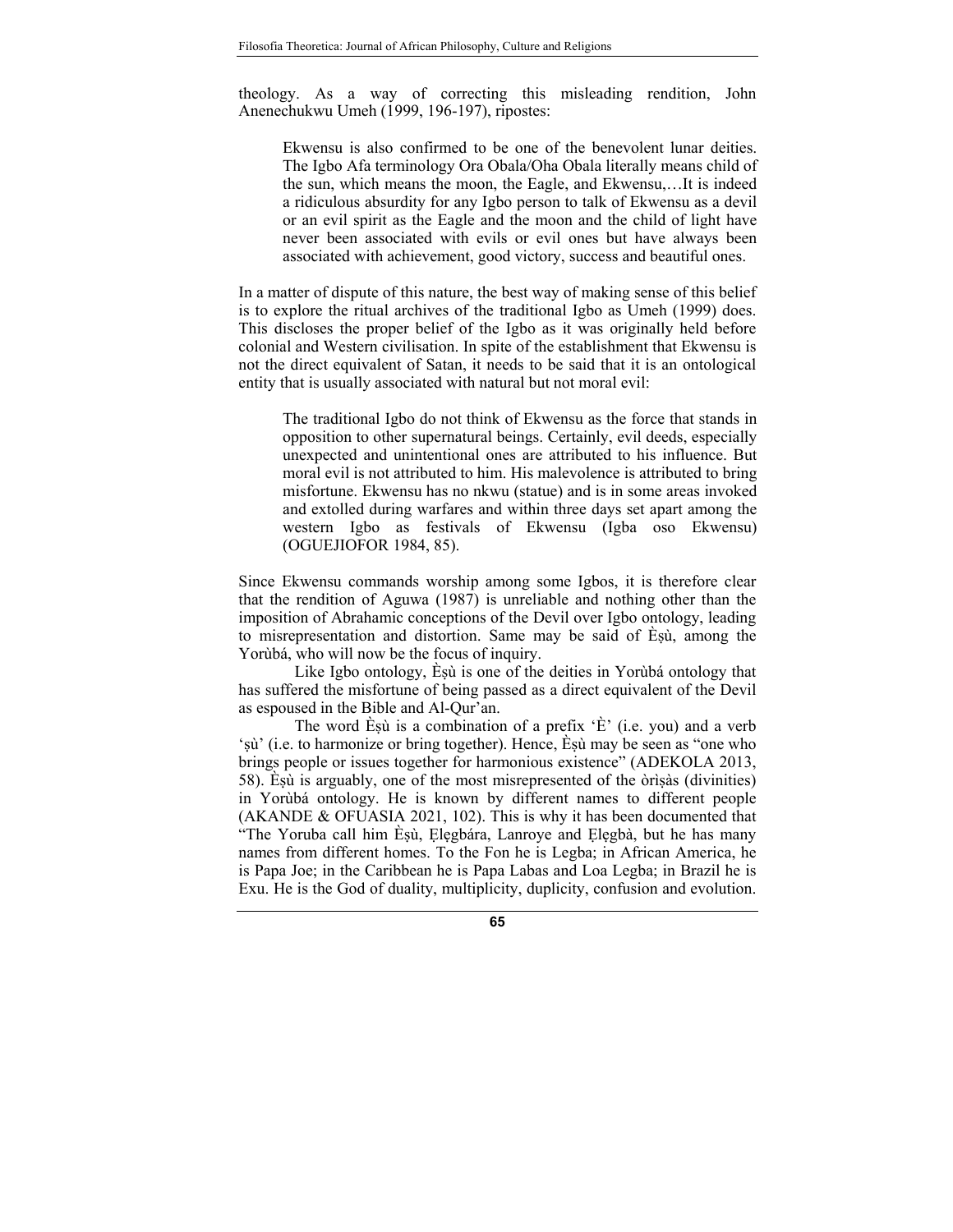Elegbà is one of the most significant divinities, and his origin texts, manifestations and contributions are innumerable" (WASHINGTON 2013, 315). The renowned scholar of Yorùbá studies, Wande Abimbola (1976, 9) is of the outlook that Èṣù is "the servant or messenger of God and other deities but Èsù is closer to Òrúnmìlà than any other divinity." Abimbola's  $(1976)$ assertion is right since Esù is usually depicted at the top of the divining trays (Qpón Ifá) of the Ifá diviners. Similarly, Shitta-Bey (2013, 79) amplifies that "Èṣù is primarily a special relations officer of Olódùmarè and a messenger of the gods."

For the sake of the discussion here, it is interesting to understand that the identity of Èṣù among all the Yorùbá divinities has suffered the most from gross imposition and misrepresentation. The exposition of Samuel Johnson (1921, 28), like Ajayi Crowther before him misleads one into taking the perspective that Èṣù passes as the Biblical Satan, the Evil One, the author of all the evil experienced in the world. It is, however, important to disclose that there have been concrete efforts at correcting this wrong equivalent. Emmanuel Ofuasia (2021); Emmanuel Ofuasia and Babajide Dasaolu (2017); Kazeem Fayemi (2013); Danoye Laguda (2013); Oladele Balogun (2009); John Bewaji (1998); Sophie Oluwole (1995) are some intellectual exertions that have shown why the expression of Èṣù as Devil in the Judeo-Christian and Biblical traditions.

The core of their various arguments is that the personification of Abrahamic imposition of Èṣù as Devil has no place in African ontology and theology. For them, the evils in the world cannot be traced to the handiwork of Èṣù. In the words of Oladele Balogun (2009, 31): "The Yoruba do not postulate an all evil being that is solely responsible for the occurrence of evil as we have in the West or in Judeo-Christian thought. Rather, the Yoruba conceive both evil and good as arising from the activities of Olodumare (God,) his ministers (divinities) and other theoretical entities." Similarly Sophie Oluwole (1995, 20) expatiates that "The Yoruba thinker recognizes evil as real, but he does not regard its existence as proof of God's incompetence or His limited goodness, since He is not conceived as absolute in any of these sense in the first instance." In spite of these scholarly exertions aimed at clearing the distortion, it is still clear that in the understanding of the average modern-day Yorùbá, just like Ekwensu among the Igbo, Èṣù continues to be perceived as an agent that directly or indirectly accounts for the sufferings and evils in the world. It is therefore clear that clearing misrepresentations and distortions will not do. A plausible metaphysical framework that admits the existence of God, the reality of evil but which excuses an antagonistic Devil to God, as the effective causation of evil and suffering is important to put the matter to rest. In the next section, this ontological framework is the focal concern.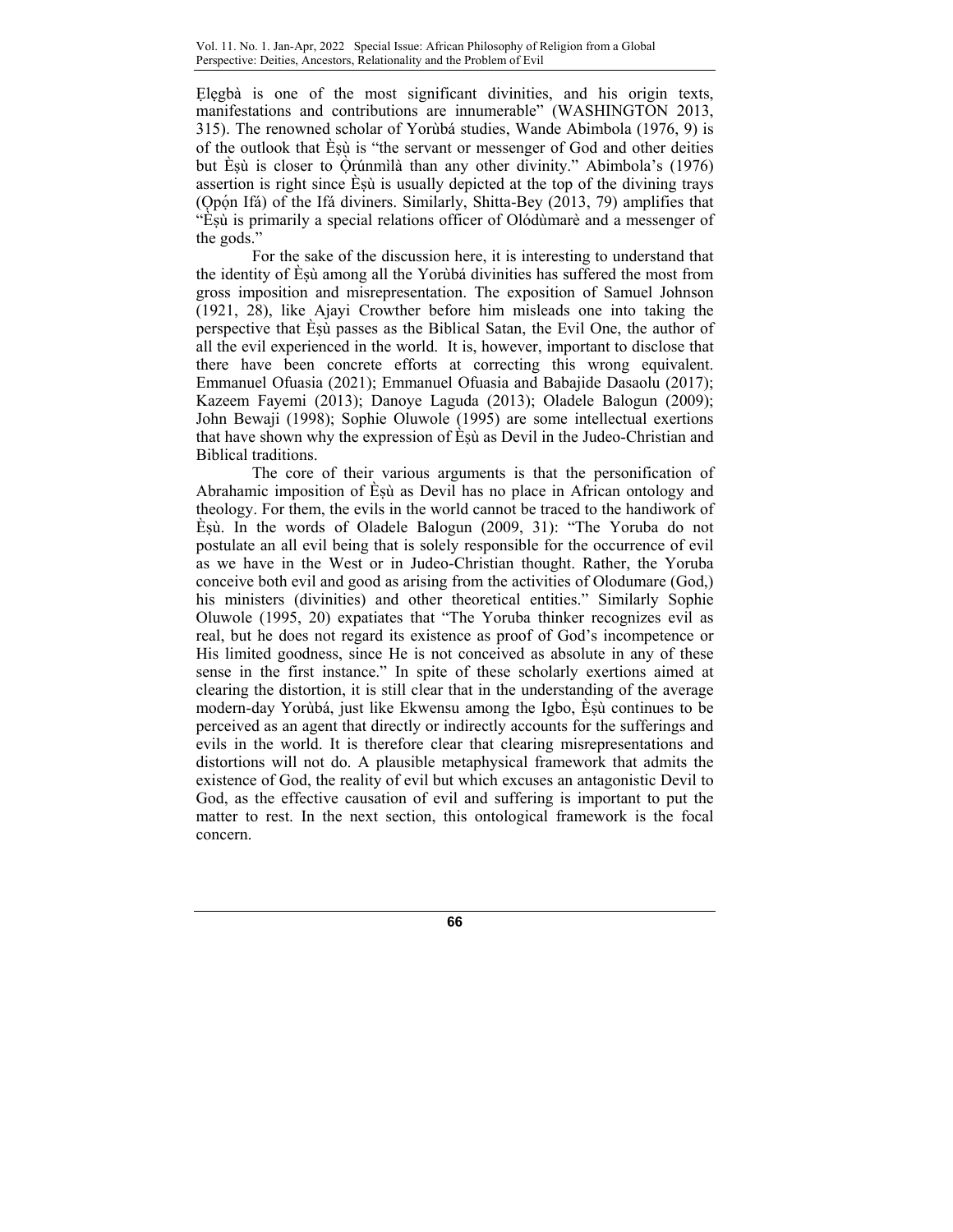## **Process-Relational Philosophy and Evil in Traditional** *Igbo* **and** *Yorùbá* **Religious Traditions**

The use of process-relational theology for comprehending Igbo and Yorùbá theologies can be justified on the basis of the recent urgency in African scholarship to cast away the misrepresenting tendencies of substance metaphysics, which is not only steeped in Aristotle's metaphysics, but also the two-valued logic upon which it thrives. In recent times, works of scholars such as Ada Agada (2015) have served to show the emergence of process thinking in African scholarship. However, much as these African authors are bold to state in clear terms theories that their metaphysical theories are not inspired from substance thinking, they have to openly announce their processundergirding, which I have discerned in their efforts. It is because of this lack of open avowal to process-relational metaphysics that I take to Whitehead's (1978) analysis for the present inquiry. To understand how traditional Igbo and Yorùbá societies were able to conceive the identity of Ekwensu and Èsù respectively in relation to the reality of evil and suffering in the world, an exposition of the core aspect of process-relational thought may be of immense help. This is because the process-relational philosophy, first fully or extensively codified by Alfred North Whitehead (1978) treats the reality of evil and suffering in the world in ways that traditional Igbo and Yorùbá societies do. This semblance is one of the reasons why this research takes the position that traditional Igbo and Yorùbá thought systems are ancient models of process philosophy. What then is the core of process-relational philosophy? How does it treat the reality of evil and suffering in the world and how does its treatment consider the Devil?

There are various strands of process-relational philosophy. This study will however stick with Whitehead's (1978) analysis since most of the contemporary discourses on this strand of metaphysics take inspiration from him, being the first to codify the central thesis.

Whitehead (1978, vi) calls his version of process philosophy, "philosophy of organism." He makes this assertion following his conviction that traditional substance metaphysics, which is the dominant metaphysical perspective in Western philosophy, is inadequate on many fronts. Instead of positing that the world is made of substance as Aristotle and nearly all the influential Western philosophers maintain, Whitehead vies for actual entities/occasions. For him, actual occasions or entities are "the final real things of which the world is made. There is no going behind actual entities to find anything more real" (WHITEHEAD 1978, 18). It is clear that Whitehead is rejecting and replacing substance with actual entities with the aim of showing how consciousness emerged. Substance metaphysics could not account for the origin of consciousness, especially in the light of developments in the fields of electromagnetic and quantum physics. Whitehead, being a philosopher of science, at one point in his intellectual career takes the outlook that it is more sensible to assume that there are degrees "of experience in every entity than to assume there is none on the lower end of being and that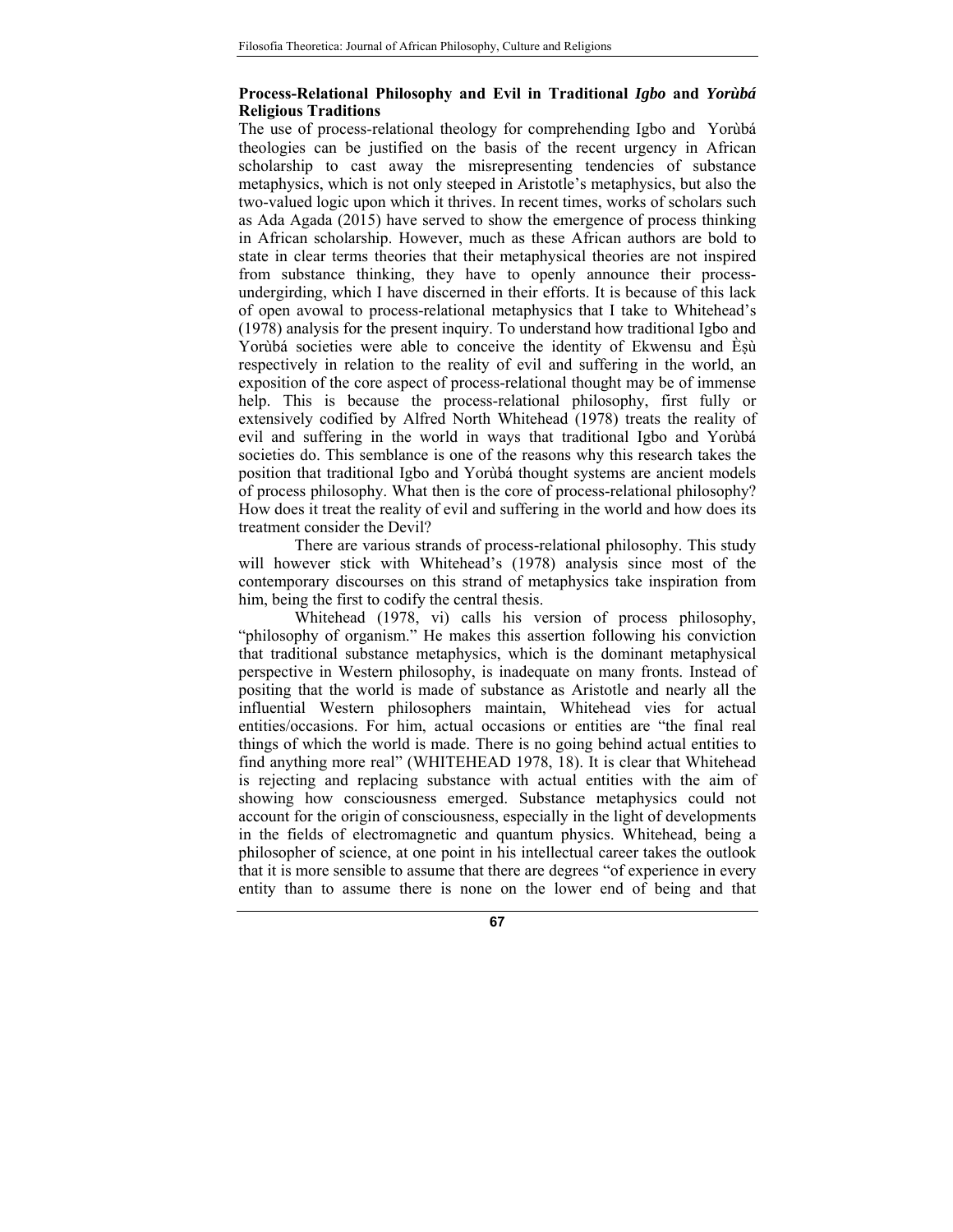somehow, miraculously, experience sprang from nowhere" (OLAV 2010, 7). This is the development of his theory of panexperientialism – the metaphysical doctrine that all things, animate and inanimate are capable of having experience. With this, the hard question of the origin of consciousness in traditional metaphysics is put to rest. On this metaphysical doctrine, it is clear that the individual tissues and cells that make up plants and animals are individual actual entities with their unique experience, just as the computer that is used to type these words. In a nutshell, thoughts, imaginations, stones, trees, chimpanzees, lakes and water bodies are various manifestations of actual entities, what Aristotle would call substance with various accidents. However, it is instructive to explain that given the understanding that the actual world comprises of actual entities, Whitehead adds that there higher level and lower level grades of actual entities/occasions. He stresses that "God is an actual entity, and so is the trivial puff of existence in far-off empty space. But though there are gradations of importance, and diversities of function, yet in the principles which actuality exemplifies all are on the same level" (WHITEHEAD 1978, 18). What Whitehead implies here is that God is not beyond but bound to the metaphysical laws that dictate events for all other actual entities and the actual world. He stresses: "God is not to be treated as an exception to all metaphysical principles, invoked to save them from collapse. He is their chief exemplification" (WHITEHEAD 1978, 343).

All actual entities or occasions have two parts: physical and mental poles. So plants, humans, waters, stones all have these two aspects of existence, although one is more pronounced in some over others. For instance, among humans the mental pole is more pronounced than stones, where the physical pole is more manifest. This means that the distinction between the mind and the body in traditional metaphysics does not rear head in process metaphysics. God, who is a being of the highest grade, has two natures: the primordial and the consequent natures. In the primordial state, God provides all actual entities in the world with courses of actions and deliberations popular called "potentials or eternal objects" (WHITEHEAD 1978). God's primordial nature corresponds to the mental pole of all actual entities and this is how the eternal objects given to them by God are prehended.<sup>5</sup> Eternal objects or potentials are options open to all actual entities to admit into their essences or not. The ways that these entities respond, either positively or negatively to these eternal objects establish the consequent nature of God – the reaction of the world back on God. This nature, as Whitehead (1978, 46) puts it "…is the physical prehension by God of the actualities of the evolving universe." This makes the entire scheme panentheistic in since God is necessarily influences and is influenced by the events of the world. And panentheism, as it functions in process ontology, in the words of foremost Whiteheadian scholar, David Ray Griffin (2010, 163) is summed thus: "What

 $\overline{a}$ 

<sup>5</sup>Whitehead (1978) uses the term 'prehension' to capture the ways through which actual entities come to acquire these eternal objects from God. This is because of the failure of the popular term 'perception' to admit other ways of knowing beyond the five sense organs.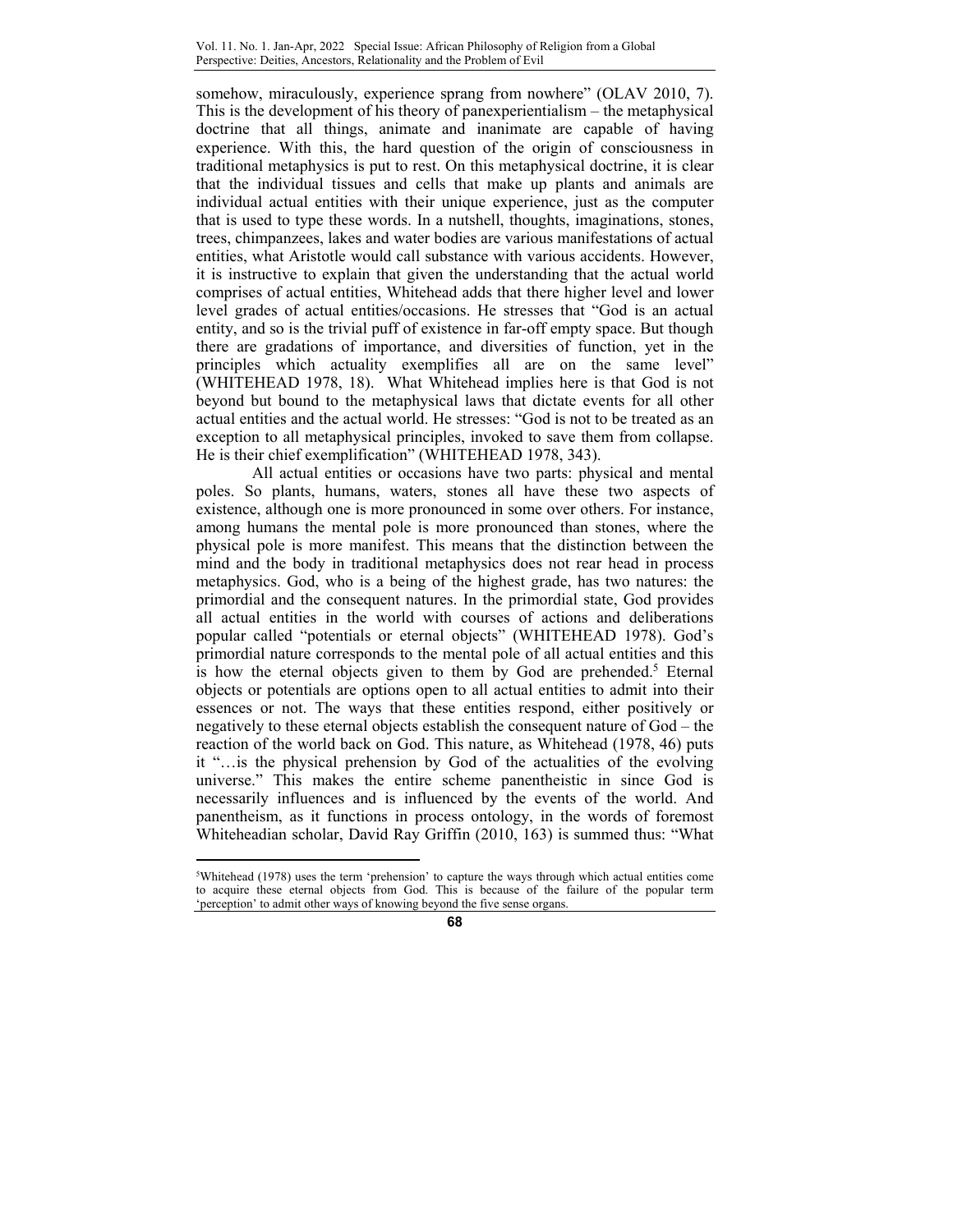exists necessarily is not simply God alone but God-and-a-world – not our particular world, with its contingent forms of order, but some world or other." In a related development, William Lawhead (2002, 495) adds that panentheism "is the view that God includes the world in his being (since he is affected by every event within it) and at the same that he is more than the events in the world (God has his own unique aims and actions)." What these points illustrate is that the world is a collaborative effort among all actual entities with God occupying the highest hierarchy for being the only entity capable of positively dealing with eternal objects. In other words, God provides all actual entities in the actual world eternal objects because God, the highest of all actual entities, is capable of diminishing negative eternal objects for the positive ones, to be able to the role of an orderer in the actual world.

On the other hand, other actual entities, owing to their freewill may prehend positively or negatively. Hence, Whitehead (1978, 345) explains if the prehension is positive, "every entity on its finer side introduces God into the world." And on the non-fine side, what is introduced into the world is disharmony or disorder, or in clear terms, evil and suffering. It is precisely this factor that is responsible for the disorder or evil that is encountered in the actual world. This means that in process theology, there is no agent of antagonism, such as the Devil that accounts for the persistence of evil in the actual world. A little more elaboration is needed at this juncture.

Being a persuasive agency, if it is the case that God wants what is best for the world, and there is evil in the world, process theology says the evil is a result of deviation from what God intends for the world (OFUASIA 2021). Evil, is therefore, according to the Nigerian Whiteheadian scholar, Martin Onwuegbusi (2013, 259), "as a result of the individual deviating from what God intends for him, which is in fact the best." The main place that Whitehead gives to God is the role of the actual entity that guarantees order in the actual world and this to him is an adequate reason for maintaining the existence of God. In his words:

…it is not the case that there is an actual world which accidentally begins to exhibit an order of nature. There is an actual world because there is order in nature. If there were no order, there would be no world. Also, since there is a world, we know that there is an order. The ordering entity is a necessary element in the metaphysical situation presented by the actual world. (WHITEHEAD 1957, 104)

 God, as understood in process theology, is immanent in the world even when it transcends all other actual entities in the world. Here, Whitehead expatiates further: "The immanence of God gives reason for the belief that pure chaos is intrinsically impossible." As a result, "God and the World stand over against each other, expressing the final metaphysical truth that appetitive vision and physical enjoyment have equal claim to priority in creation. But no two actualities can be torn apart: each is all in all. Thus each temporal occasion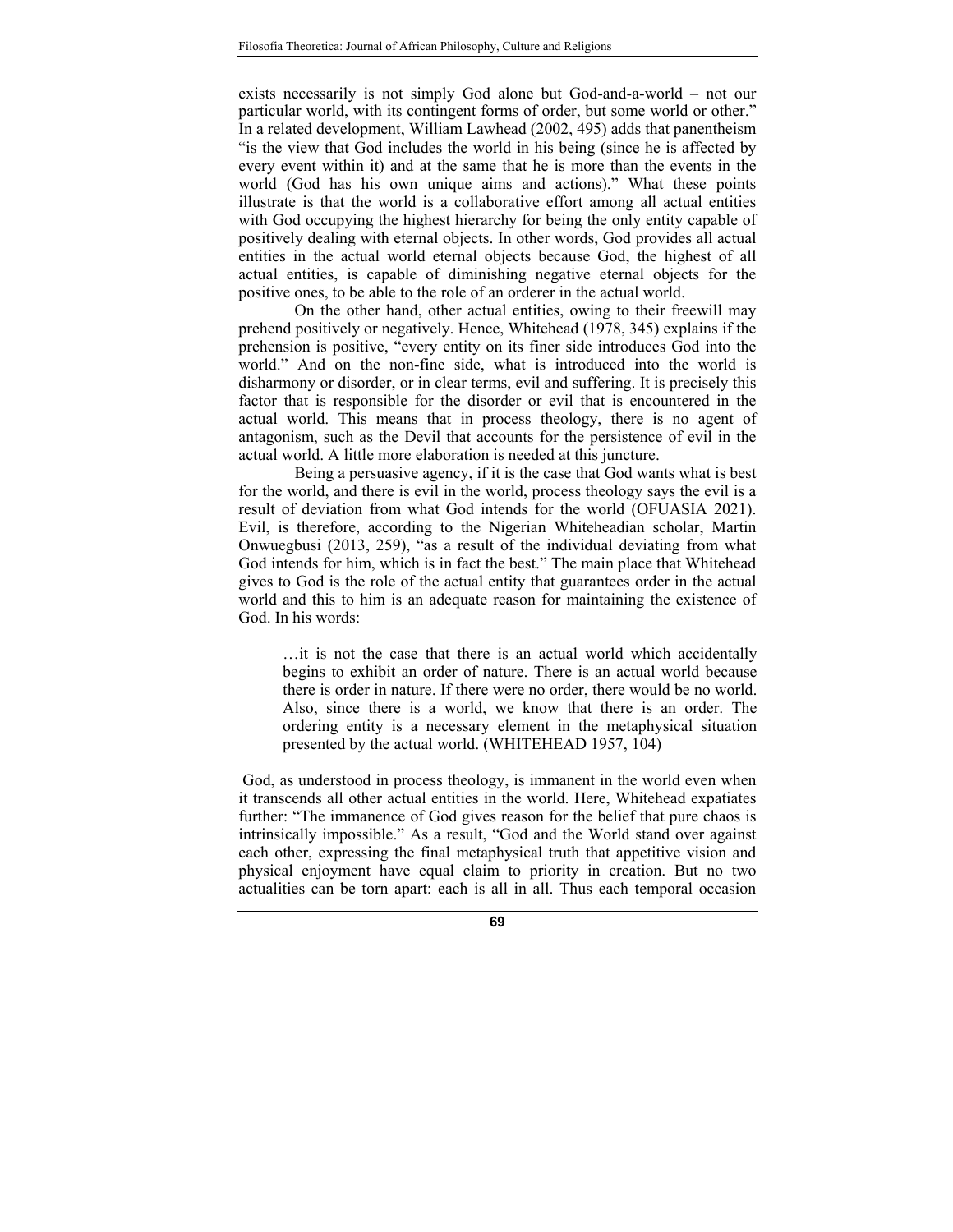embodies God, and is embodied in God" (WHITEHEAD 1978, 111). If God is nothing but an orderer, then it means there must be ultimate metaphysical category – the primordial ground which sustains all things, God inclusive. This category is what Whitehead calls Creativity.

According to Whitehead (1978, 21), Creativity is the "universal of universals characterizing ultimate matter of fact." Creativity, in his word "lies in the nature of things that the many enter into one complex unity" (WHITEHEAD 1978, 31). Hence it may be deduced as Whitehead (1978, 47) does that God "is at once a creature of Creativity and a condition for Creativity." Due to this God like any other actual entity expresses Creativity but also as "organ of novelty, aiming at intensification" (WHITEHEAD 1978, 104) and the 'foundation of order…the goal towards novelty" (WHITEHEAD 1978, 135). It is precisely this capacity to play the role of an orderer as a creature of Creativity that makes makes order or events such as cause and effect, in the actual world to be possible.

It is also worthy of adding that the thrust of the exposition provided thus far is that God in process theology is "not adorned with the superlative accidents of might, power and knowledge. This is a persuasive but not a coercive God that breaks the laws of nature at will to save Its people miraculously. When coercive power involves parting the Red Sea, transgressing or upsetting the established law of water bodies, for some chosen people to thread on dry ground into Palestine, process theology proposes that God works persuasively and finds the idea of an all-powerful God untrue" (DASAOLU & OFUASIA 2019, 68). Hence, since God uses persuasive power, God sets before all entities (human and non-human; natural and moral) ideal of harmony, love and dignity, leaving them to either choose or not to act accordingly. It is the frustration of this ideal that accounts for the presence of evil in the universe (DASAOLU & OFUASIA 2019, 68). It is on this basis that the origin of evil and suffering in the world, according to process theology is not to be traced to a Devil that is antagonistic of God. Evil and suffering occurs as a result of the failure to do the right ideals which God presents before all actual entities, humans and non-human to choose from. As a result, the various quandaries which reinforce the problems of evil are absent in process theology, "…since God is neither an absolute nor ultimate being who is usually invoked to save metaphysical theories from rumbling" (OFUASIA 2021, 39).

For the Sufi, this process-relational analysis of the effective cause of evil may actually justify their outlook that the Satan/Devil is an intangible force who presents itself as temptations in the mind described as whisperings and desire to do evil. A related understanding seems to have been held among the traditional Igbo and Yorùbá societies, even before process-relational metaphysics received its inspiring codification from Whitehead. The idea that evil and suffering may be traced to an agent of antagonism against Chukwu and Olódùmarè for the traditional Igbo and Yorùbá, respectively, has no place. It is the influx of mainstream and dominant Euro-Christian and Arab-Islamic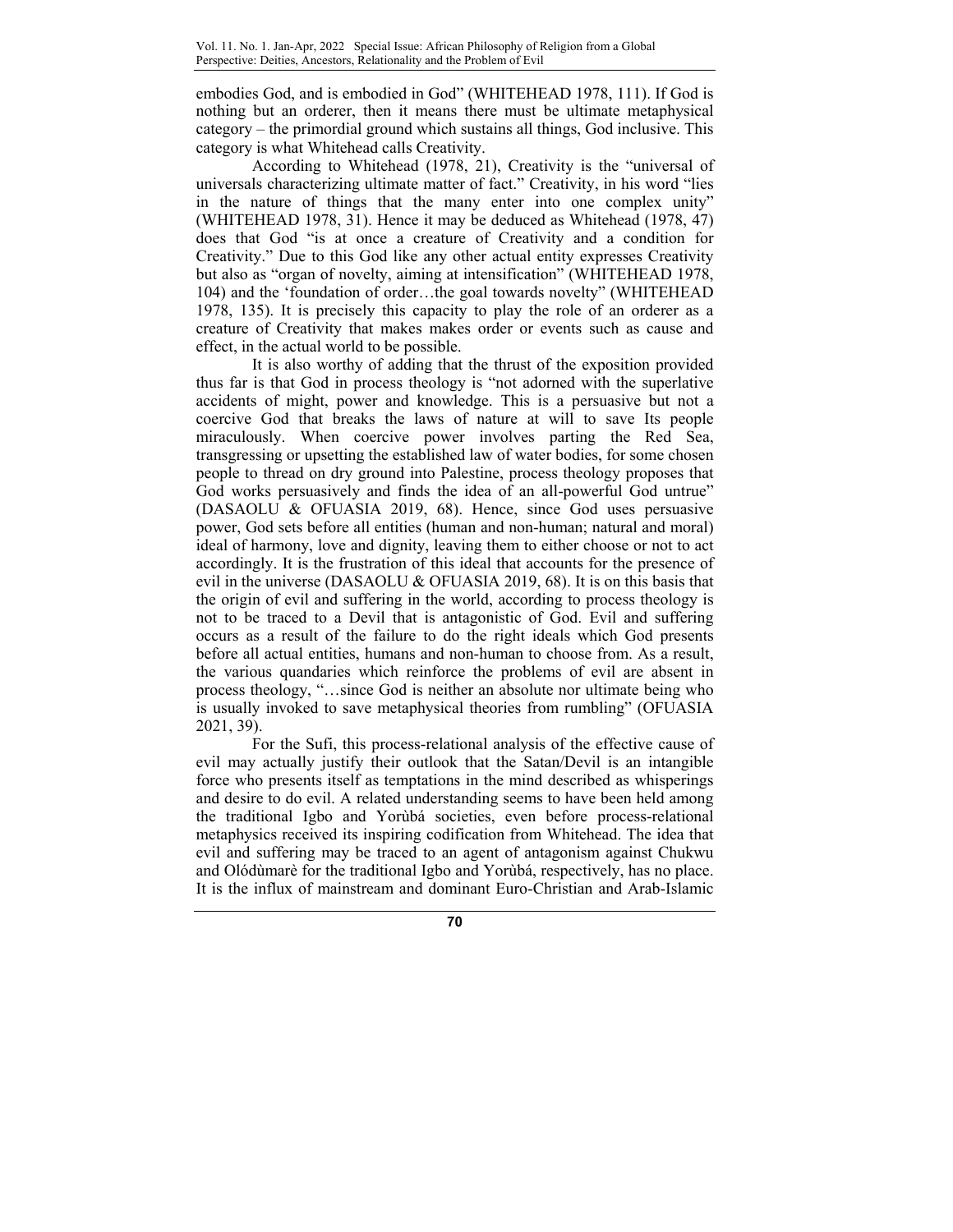beliefs into Africa that accounts for the introduction of the beliefs of evil as the handiwork of a personal agent. When there was not explicit character in the traditional religions of Igbo and Yorùbá that works against the interests of Chukwu and Olódùmarè, distortions and misrepresentations emerged when Ekwensu and Èṣù, were erroneously invoked. As notable Igbo and Yorùbá scholars have argued in the preceding section, there is no space for a tangible entity that is opposed to God but also accounts for evil and suffering in the actual world. This study has moved beyond these assertions by providing an ontological and theological stance in process-relational philosophy that makes it possible to be able to admit belief in the existence of God, the reality of evil, but the non-existence of the Devil.

Based on the foregoing, to therefore say that there is no entity in traditional African religions that is equivalent to the Devil – an entity that is naturally antagonistic of the God in the Abrahamic monotheistic tradition is valid. The invocation of one deity by the early missionaries and African theologians that translated the Bible and *Al-Qur'an* into non-African languages are to blame for this sort of conceptual imposition. As this research has been able to argue, such an entity that is necessarily evil and jelous of God has no place in traditional African belief system, and the Igbo and Yorùbá religious cultures have been used as fulcrum to make this point clear.

Having used process-relational metaphysics as a metaphysical framework for making sense of traditional Igbo andYorùbá theologies, a critic may query the appropriateness of this approach as an instance in conceptual or theoretical imposition. On first showing, this may seem valid. However, to respond to this objection, it is helpful to understand that there are two popular ways of conceiving metaphysics – substance and process or becoming. These two ways are for me, no respecter of culture and race. The most popular and dominant approach is substance metaphysics and this has done so much distortion and misrepresentation of African thought systems. For instance, whilst admitting that the Bantu idea of Being is dynamic and becoming, Tempels (1959) was unable to resist his Aristotelian substance framework from not creeping into what would betray his rendition of Bantu ontology. Based on this, this research is convinced that the use of process-relational metaphysics is not an exercise in conceptual imposition since recent works of scholars such as Ada Agada (2015) has been able to show why that African ontology is more of process than substance.

#### **Conclusion**

Conceptual superimposition of categories and mistranslation on the part of Euro-Christian missionaries and Arab-Islamic scholars over ATR, accounts for the entertainment of the belief in the existence of the Devil. More so, this research has been able to argue that even in these two popular and global commanding non-African religious cultures, the idea of the Devil is shifting, nebulous and amorphous in relation to historical realities and perception. Two traditional African cultures, have however, been used to argue that there is no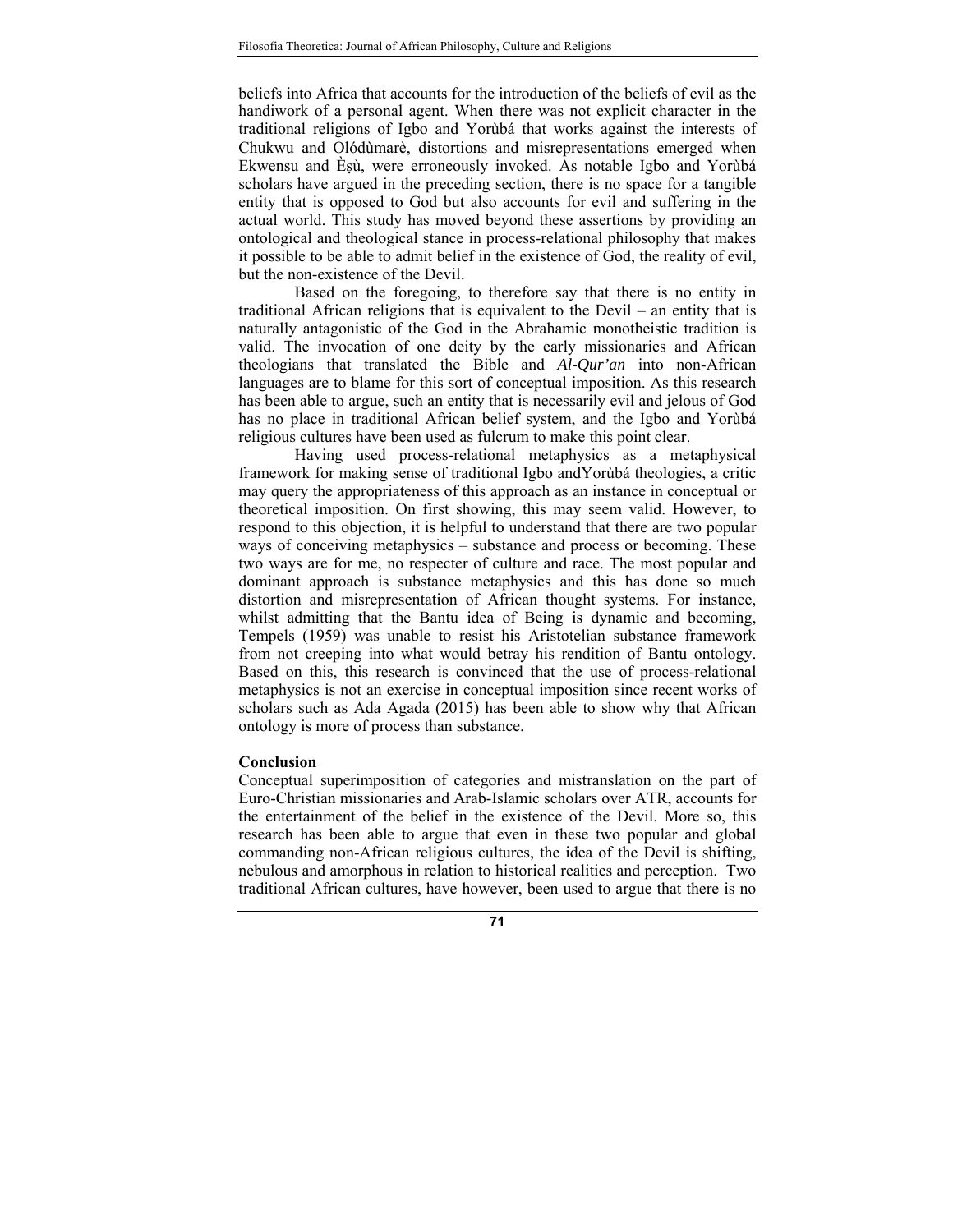Vol. 11. No. 1. Jan-Apr, 2022 Special Issue: African Philosophy of Religion from a Global Perspective: Deities, Ancestors, Relationality and the Problem of Evil

existence of the Devil in ATR. Traditional Igbo and Yorùbá religions have shown that there is an explanation of the reason why evil and suffering persist in the actual world without invoking an adversary to God. The use of Ekwensu and Èṣù in Igbo and Yorùbá linguistics respectively, has been argued to be a result of imposition of categories and mistranslation. More so, as a way of making the outlook coherent and intelligible, the viable metaphysical scheme upon which it is possible to understand that there is God without an arch enemy in the Devil as the source of evil has been explored in processrelational ontology. On this note, this research maintains the position that there is no conclusive grounds for the existence of the Devil as the author of evil and suffering both in African and non-African religious cultures. Whereas this study has explored the traditional religious cultures of the Igbo and Yorùbá for its aim, it challenges the need to explore other African languages and cultures to see whether their understanding of the Devil parallels the ones from the Abrahamic monotheisms. On a final note, I make bold to say that any attempt by any human being who seeks to foreground the existence of an entity that has made the actual world a place of misery and misfortune need only look at the mirror, and there the real culprit appears, in flesh and blood.

#### **Funding Acknowledgements**

This publication was made possible through the support of a grant from the John Templeton Foundation and the Global Philosophy of Religion Project at the University of Birmingham. The opinions expressed in this publication are those of the author(s) and do not necessarily reflect the views of these organisations.



**GLOBAL PHILOSOPHY**  $\mathbf{P}$ **RELIGION PROJECT** BIRMINGHAM CENTRE FOR PHILOSOPHY OF RELIGION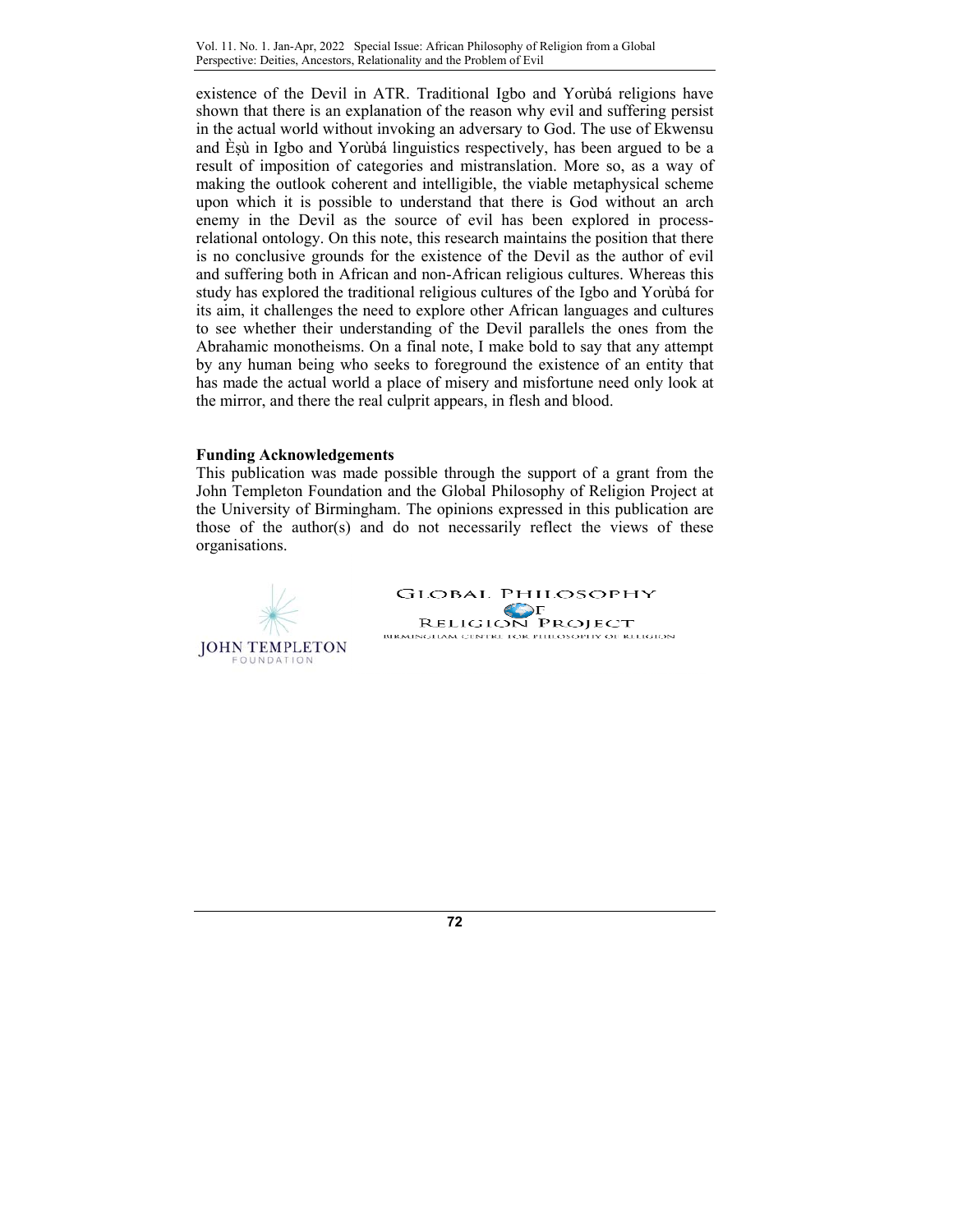#### **Relevant Literature**

- 1. ABIMBOLA, Wande. [Ifa: An Exposition of Ifa Literary Corpus], 1976. Oxford University Press: Ibadan. Paperback.
- 2. ADEKOLA, Adebayo O. "Èṣù Elegbara in Yorùbá Spiritual and Religious Discourse." [Èṣù: Yorùbá God, Power and Imaginative Frontiers, T. Falola Ed.], 2013. Carolina Academic Press: North Carolina. Paperback
- 3. AGUWA, Jude C. [The Anthropological Challenge of Christian Charity in the Changing African Culture: The Nigerian Case], 1987. Remo Ambrosini: Rome. Paperback.
- 4. AGADA, Ada. [Existence and Consolation: Reinventing Ontology, Gnosis and Values in African Philosophy], 2015. Paragon House: St. Paul, MN. Paperback
- 5. AKANDE, Michael A & OFUASIA, Emmanuel. "Èsù and the Logic of 'Èjì-Ògbèta' in Traditional Yorùbá Thought System." [The Evil Personae in African and African Diaspora Religions, D.O Laguda Ed.], pp. 98-112. Free Enterprise Publishers: Lagos. Paperback.
- 6. BALOGUN, Oladele A. "The Nature of Evil and Human Wickedness in Traditional African Thought: Further Reflections on the Philosophical Problem of Evil." [Lumina: An Interdisciplinary Research and Scholarly Journal of Holy Name University], 2009, Vol 20. No 2. Web.
- 7. BEWAJI, John A.I. "Olodumare: God in Yoruba Belief and the Theistic Problem of Evil." [African Studies Quarterly], pp. 1-18, 1998, Vol 2. Web.
- 8. CORTE, N. [Who is the Devil?], 1958. Burns & Oats: London. E-Book.
- 9. DASAOLU, Babajide O. & OFUASIA, Emmanuel. "Theodicy in Traditional *Yorùbá* Thought System: A Process-Relational Account." [Philectics: Benin Journal of Philosophy], pp. 58-71, 2019, Vol 2. No 2. Paperback.
- 10. DRAPER, John William. [History of the Conflict between Religion and Science], 1910. Kegan Paul, Trench, Trubner & Co. Ltd. E-book
- 11. EZEH, P. "The Ekwensu Semantics and the Igbo Christian Theolinguistics." [International Journal of Research in Arts and Social Sciences.], pp. 501-508, 2012, Vol 4. Web
- 12. FAYEMI, Kazeem A. "Ire and Ibi: Èṣù and the Philosophcial Problem of Evil." [Èṣù: Yorùbá God, Power and Imaginative Frontiers, T. Falola Ed.], 2013. Carolina Academic Press: North Carolina. Paperback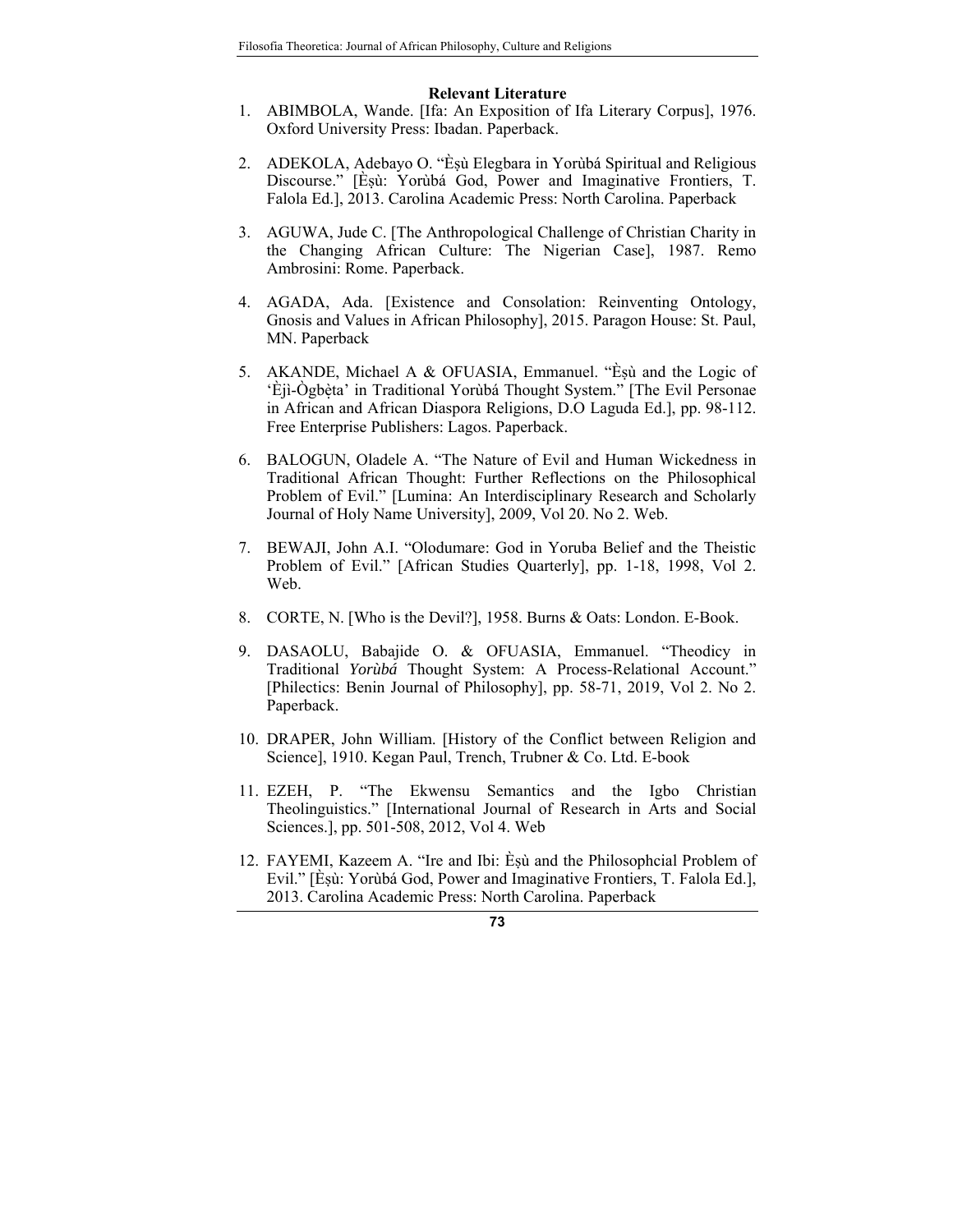- 13. GRIFFIN, David R. "Process Theology." [A Companion to Philosophy of Religion, C. Taliaferro, P. Draper & P. L. Quinn, Eds.], 2010. Wiley-Blackwell: Oxford. E-Book.
- 14. HOYT, Randy. "The Disobedience of Iblis in Sufism." [Journey to the Sea], 2008, Sept 1. http://journeytothesea.com/disobedience-iblis-sufism/ Web
- 15. IMBO, Samuel O. "p'Bitek's Critique of Western Scholarship on African Religion." [A Companion to African Philosophy, K. Wiredu Ed.], pp. 364- 373, 2004. Blackwell Publishing Ltd: New York. E-Book.
- 16. JOHNSON, Samuel. [The History of the Yorubas], 1921. CMS Books: Lagos. Paperback.
- 17. KANU, Ikechukwu A. "The Dimensions of African Ontology." [Filosofia Theoretica: Journal of African Philosophy, Culture and Religion], pp. 533- 555, 2013, Vol 2. No 2. Web.
- 18. LAGUDA, Danoye O. (2013). "Èṣù, Determinism and Evil in Yoruba Religion." [Èṣù: Yorùbá God, Power and Imaginative Frontiers, T. Falola Ed.], 2013. Carolina Academic Press: North Carolina. Paperback
- 19. LAWHEAD, William F. [The Voyage of Discovery: A Historical Introduction to Philosophy], 2002. Wordsworth Thomas Learning: Stamford. Paperback
- 20. MATHEWES, Charles. "Iblis and God: The Nature of Evil in Islamic Tradition." [The Great Courses Daily], 2021 https://www.thegreatcoursesdaily.com/iblis-and-god-the-nature-of-evil-inislamic-tradition/ Web
- 21. NDUBISI, Ejikemeuwa J.O. "The Notion of Satan/Ekwensu: A Comparative Study of Western and African (Igbo) Thoughts." [OWIJOPPA], pp. 23-36, 2019, Vol 3, No 1 Web
- 22. OFUASIA, Emmanuel. "Process Theology and the Futility of Theodicy." [The Evil Personae in African and African Diaspora Religions, D.O. Laguda Ed.], pp. 27-42, 2021. Free Enterprise Publishers: Lagos. Paperback.
- 23. **Wonotheism and Metaphysics in the Yoruba Thought System: A** Process Alternative." [Journal of Contemporary African Philosophy], pp. 43-57, 2020, Vol 1. No 1. Web.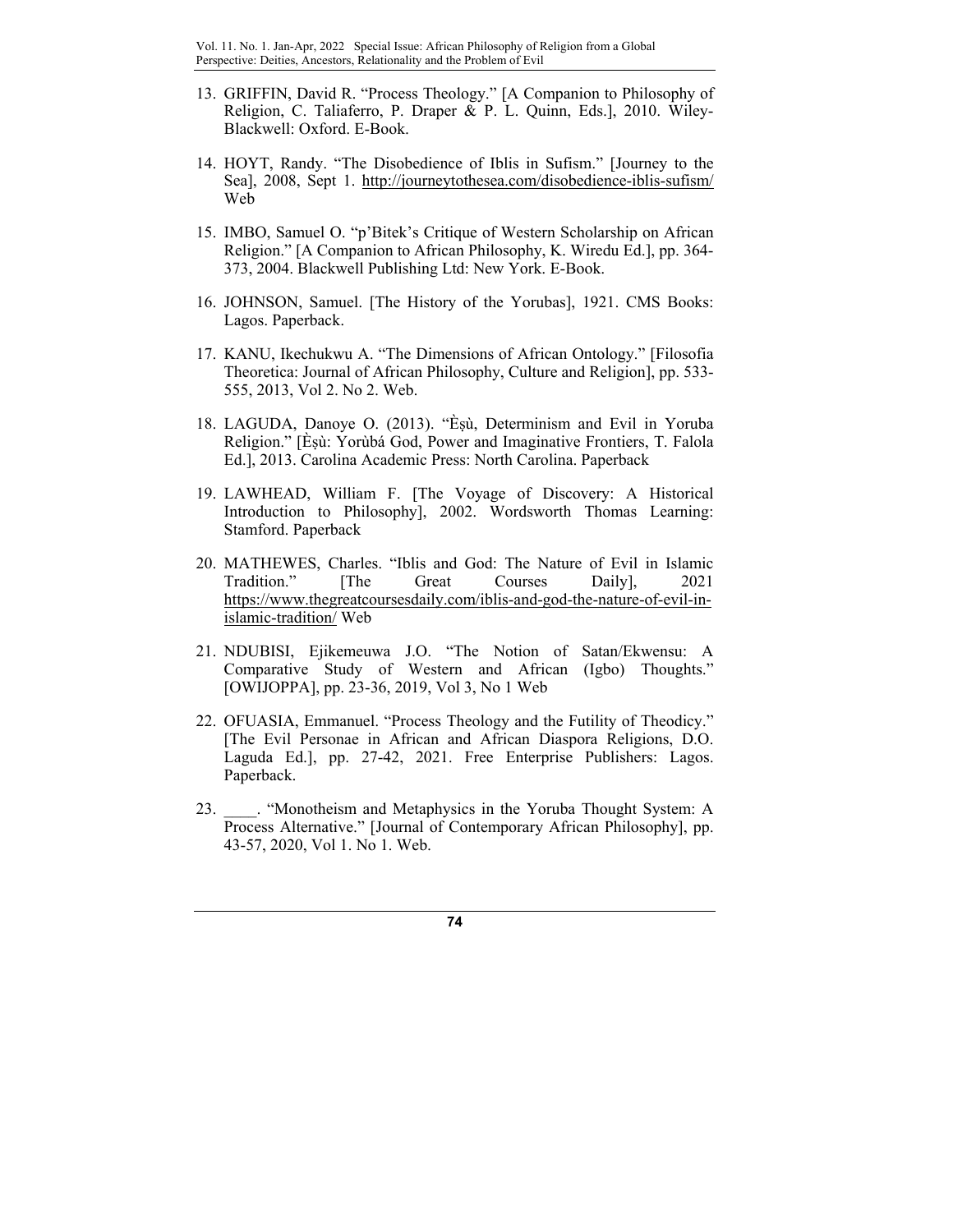- 23. \_\_\_\_. "Ori in Yoruba Thought System: A Humean Critique." [Africology: The Journal of Pan African Studies], pp. 185-200, 2017, Vol 9, No 10. Web.
- 24. A. & DASAOLU, Babajide O. "Ludwig Wittgenstein's Critique of Metaphysics: Implication and Relevance for African Philosophy." [Africology: The Journal of Pan African Studies.], pp. 68-87, 2017, Vol 10 No 7. Web.
- 25. **Alfred N. Whitehead on the Relation between Religion and** Science], 2015. LAP Academic Publishers: Saarbrucken. E-Book
- 26. OGUEJIOFOR, Josephat Obi. [The Influence of Igbo Traditional Religion on the Socio-Political Character of the Igbo], 1984. Fulladu Publishing Company: Nsukka. Paperback.
- 27. OLAV, Smith B. "The Social Self of Whitehead's Organic Philosophy." [European Journal of Pragmatism and American Philosophy], pp. 1-15, 2010, Vol 2, No 1. Web
- 28. OLUWOLE, Sophie B. "Madonna and the Whore in Traditional African Thought." [Journal of Philosophy and Development], 1995, Vols 1 & 2. Paperback.
- 29. ONWUEGBUSI, Martins O. "God in Whitehead's Process Metaphysics." [Philosophia: International Journal of Philosophy], pp. 247-262, 2013, Vol 14. No 2. Web.
- 30. PAGELS, Elaine. [The Origin of Satan: How Christians Demonised Jews, Pagans and Heretics], 1995. Random House: New York. E-Book.
- 31. P'BITEK, Okot. [Africa's Cultural Revolution.], 1973 Macmillan Books for Africa: Nairobi. Paperback
- 32. \_\_\_\_. "Reflect, Reject, Recreate: A Reply to Professors B. A. Ogot, Ali Mazrui, and Peter Rigby." [East Africa Journal], 1972 Vol 9. No 4. Web
- 33. RILEY, Greg J. "Devil." [Dictionary of Deities and Demons in the Bible, K. Van der Toorn., B. Becking & P.W. Hosrt Eds.], pp. 244-249, 1999. Brill: Leiden. Paperback.
- 34. SHITTA-BEY, Olanrewaju. "A Critique of Maduabuchi Dukor's "Divination: A Science or An Art?"" [Open Journal of Philosophy], pp. 77-80, 2013, Vol 3. No 1. Web.